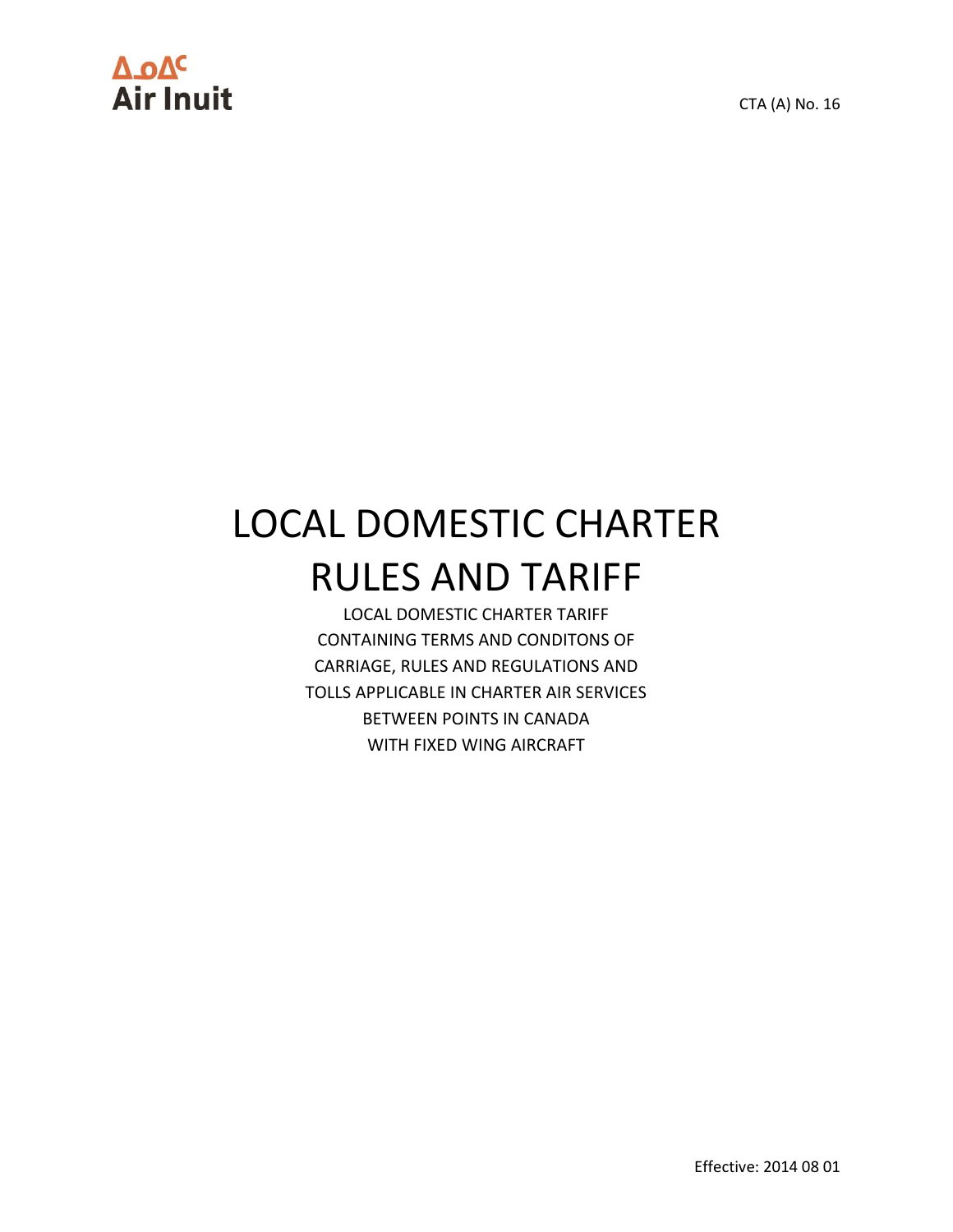#### RECORD OF REVISION LOCAL INTERNATIONAL CHARTER RULES AND TARIFF

| <b>REVISION NUMBER</b> | <b>DATE EFFECTIVE</b> |
|------------------------|-----------------------|
| Original               | 2013 03 17            |
| $\mathbf 1$            | 2014 07 01            |
| $\overline{2}$         | 2014 08 01            |
| 3                      | 2016 05 09            |
| 4                      | 2019 10 25            |
| 5                      | 2022 05 04            |
| 6                      |                       |
| 7                      |                       |
| 8                      |                       |
| 9                      |                       |
| 10                     |                       |
| 11                     |                       |
| 12                     |                       |
| 13                     |                       |
| 14                     |                       |
| 15                     |                       |
| 16                     |                       |
| 17                     |                       |
| 18                     |                       |
| 19                     |                       |
| 20                     |                       |
| 21                     |                       |
| 22                     |                       |
| 23                     |                       |
| 24                     |                       |
| 25                     |                       |
| 26                     |                       |
| 27                     |                       |
| 28                     |                       |
| 29                     |                       |
| 30                     |                       |
| 31                     |                       |
| 32                     |                       |
| 33                     |                       |
| 34                     |                       |
| 35                     |                       |
| 36                     |                       |

For explanation of abbreviations, reference marks, and symbols; see Page 4

Issue date: 2014-07-30 Issued by: Christian Busch, Vice-President 6005, boul. de la Côte-Vertu AILC-0006 (08/2014) Montréal, Québec, H4S 0B1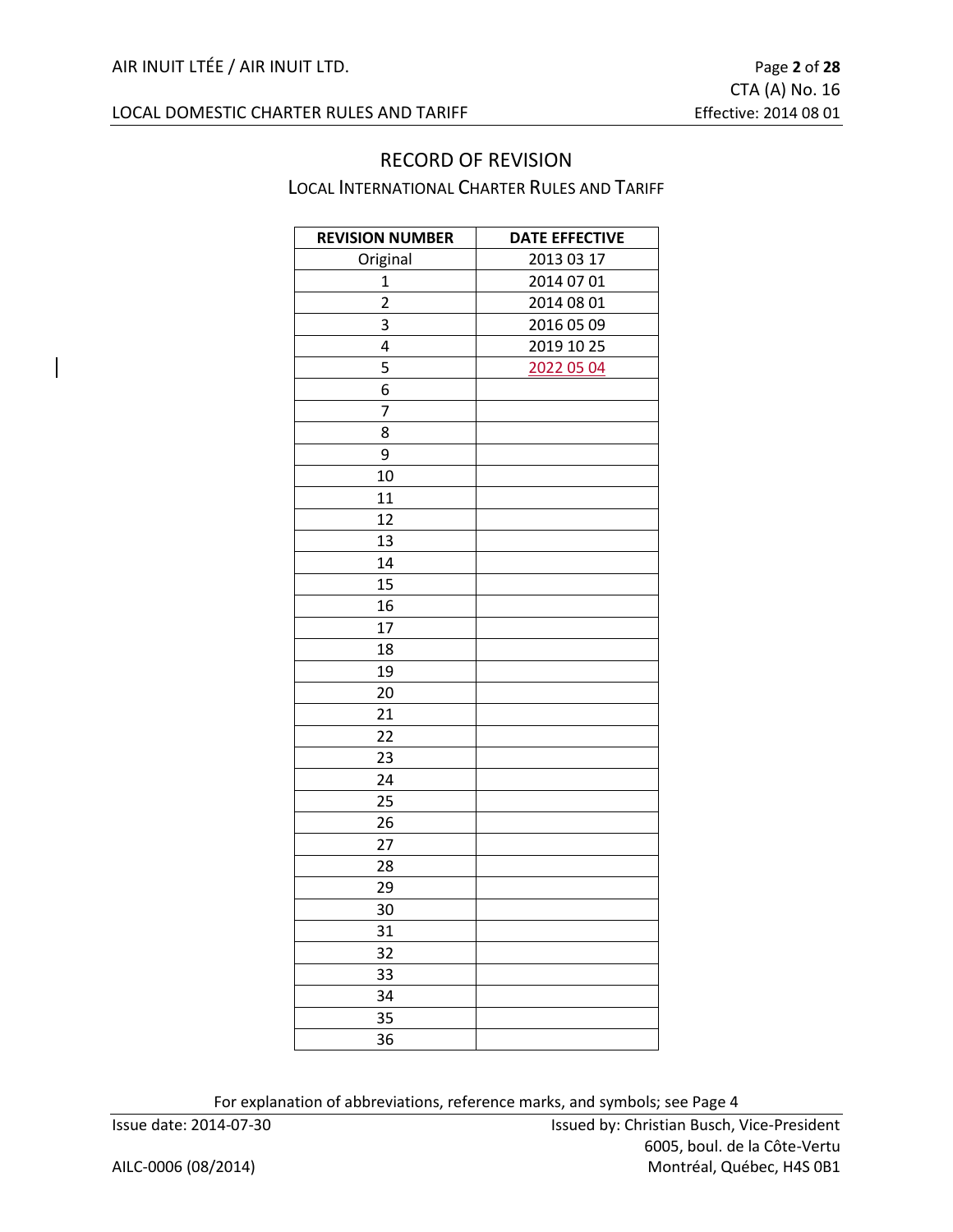#### LOCAL DOMESTIC CHARTER RULES AND TARIFF EFFECTIVE: 2014 08 01

#### CHECKLIST

\* Original and revised rules indicated below, contain all changes from original tariff, effective as of the date shown thereon:

| <b>TERM &amp; CONDITION</b> | <b>REVISION</b>          | <b>TERM &amp; CONDITION</b> | <b>REVISION</b>           |
|-----------------------------|--------------------------|-----------------------------|---------------------------|
| 1                           | 1 <sup>st</sup> Revision | 19                          | 1 <sup>st</sup> Revision  |
| $\overline{2}$              | 1 <sup>st</sup> Revision | 20                          | 1 <sup>st</sup> Revision  |
| 3                           | 2 <sup>nd</sup> Revision | 21                          | 1 <sup>st</sup> Revision  |
| 4                           | 1 <sup>st</sup> Revision | 22                          | 2 <sup>nd</sup> Revision  |
| 5                           | 1 <sup>st</sup> Revision | 23                          | 1 <sup>st</sup> Revision  |
| 6                           | 1 <sup>st</sup> Revision | 24                          | 1 <sup>st</sup> Revision  |
| $\overline{7}$              | 3rd Revision             | 25                          | 1 <sup>st</sup> Revision  |
| 8                           | 1 <sup>st</sup> Revision | 26                          | 2 <sup>nd</sup> Revision  |
| 9                           | 1 <sup>st</sup> Revision | 27                          | 2 <sup>nd</sup> Revision  |
| 10                          | 1 <sup>st</sup> Revision | 28                          | 1 <sup>st</sup> Revision  |
| 11                          | 2 <sup>nd</sup> Revision | 29                          | 1 <sup>st</sup> Revision  |
| 12                          | 2 <sup>nd</sup> Revision | 30                          | 2 <sup>nd</sup> -Revision |
| 13                          | 1 <sup>st</sup> Revision | 31                          | 1 <sup>st</sup> Revision  |
| 14                          | 1 <sup>st</sup> Revision | 32                          | 1 <sup>st</sup> Revision  |
| 15                          | 2 <sup>nd</sup> Revision | 33                          | 1 <sup>st</sup> Revision  |
| 16                          | $1st$ Revision           | 34                          | 1 <sup>st</sup> Revision  |
| 17                          | 1 <sup>st</sup> Revision | 35                          | 1 <sup>st</sup> Revision  |
| 18                          | 1 <sup>st</sup> Revision | 36                          | 1 <sup>st</sup> Revision  |
|                             |                          | 37                          | 1 <sup>st</sup> Revision  |
|                             |                          | 38                          | 1 <sup>st</sup> Revision  |
|                             |                          | 39                          | 1 <sup>st</sup> Revision  |
|                             |                          | 40                          | 1 <sup>st</sup> Revision  |
|                             |                          | 41                          | 1 <sup>st</sup> Revision  |
|                             |                          | 42                          | 1 <sup>st</sup> Revision  |
|                             |                          | 43                          | 1 <sup>st</sup> Revision  |
|                             |                          | <b>TOLLS</b>                | 2 <sup>nd</sup> Revision  |
|                             |                          | <b>RATES SUMMARY PAGE</b>   | 2 <sup>nd</sup> Revision  |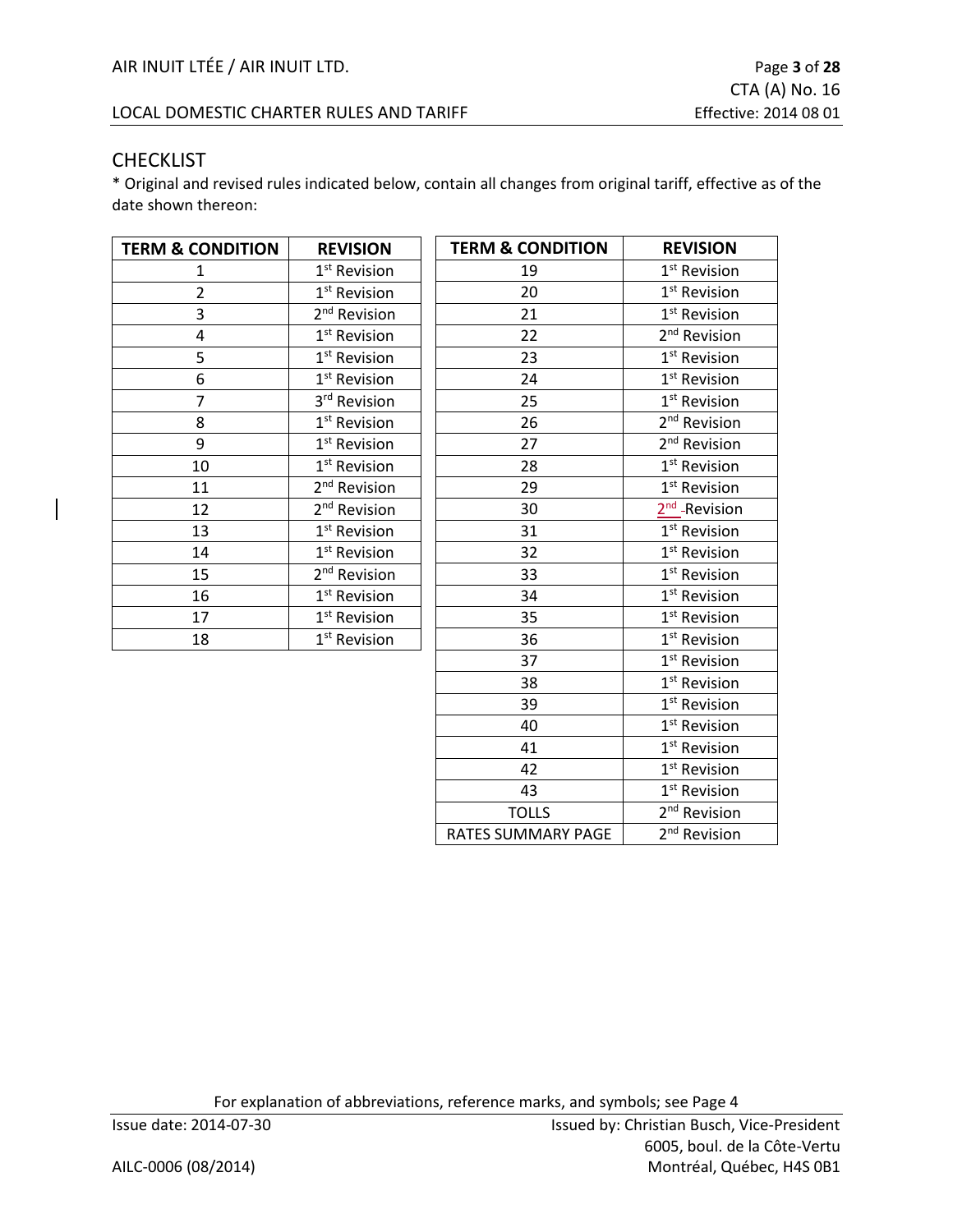#### LOCAL DOMESTIC CHARTER RULES AND TARIFF EFFECTIVE: 2014 08 01

#### EXPLANATION OF ABBREVIATIONS, REFERENCE MARKS AND SYMBOLS

- **CTA (A)**
	- o The Canadian Transportation Agency
- **No.**
	- o Number

Explanation of Symbols

- **A** Denotes increase
- **C** Denotes change in wording which clearly results in neither increase nor reduction in charges
- **N** Denotes addition
- **R** Denotes reduction
- **%** Percent
- **\$** Dollars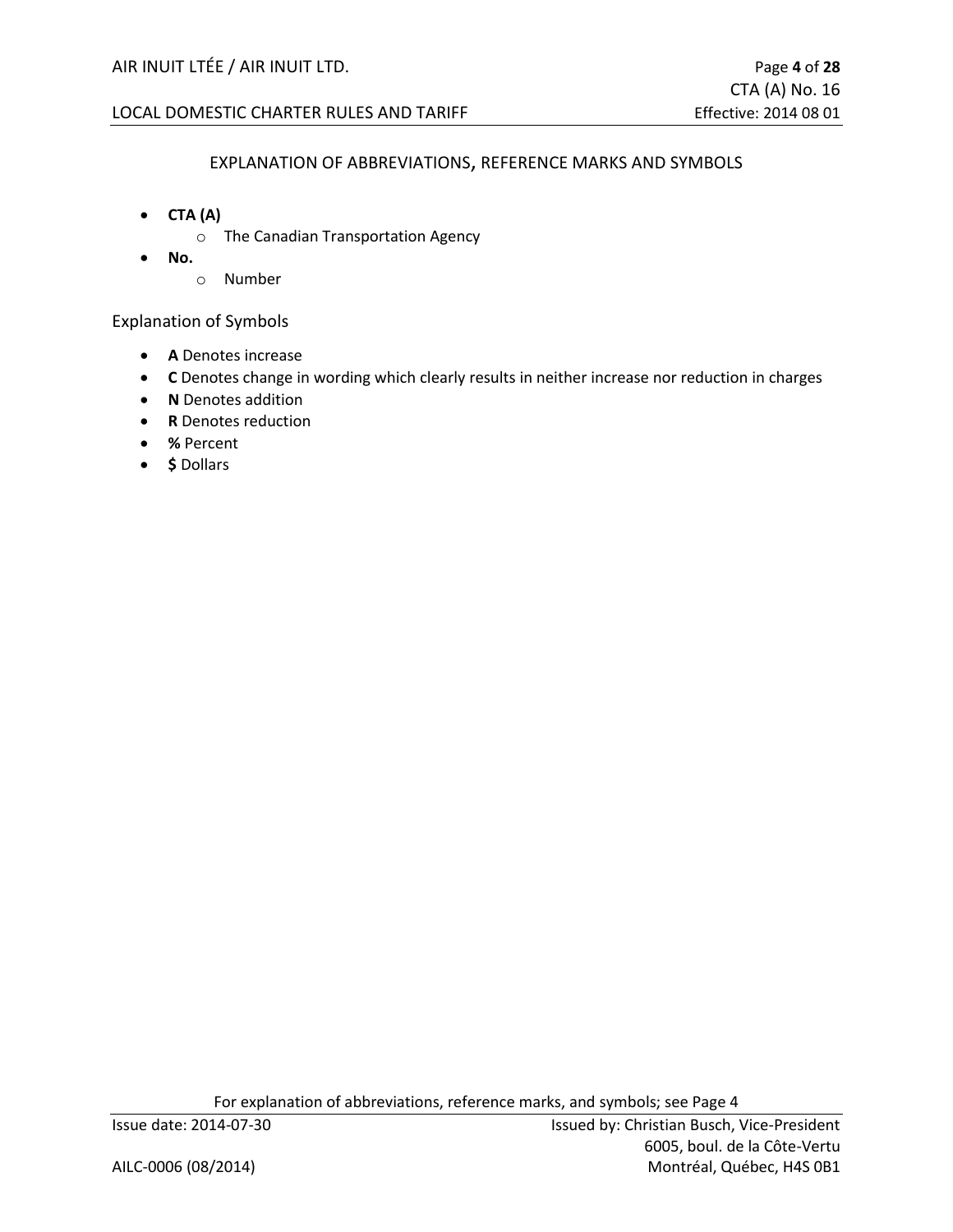#### LOCAL DOMESTIC CHARTER RULES AND TARIFF

## Table of Contents

| For explanation of abbreviations, reference marks, and symbols; see Page 4 |                                            |
|----------------------------------------------------------------------------|--------------------------------------------|
| Issue date: 2014-07-30                                                     | Issued by: Christian Busch, Vice-President |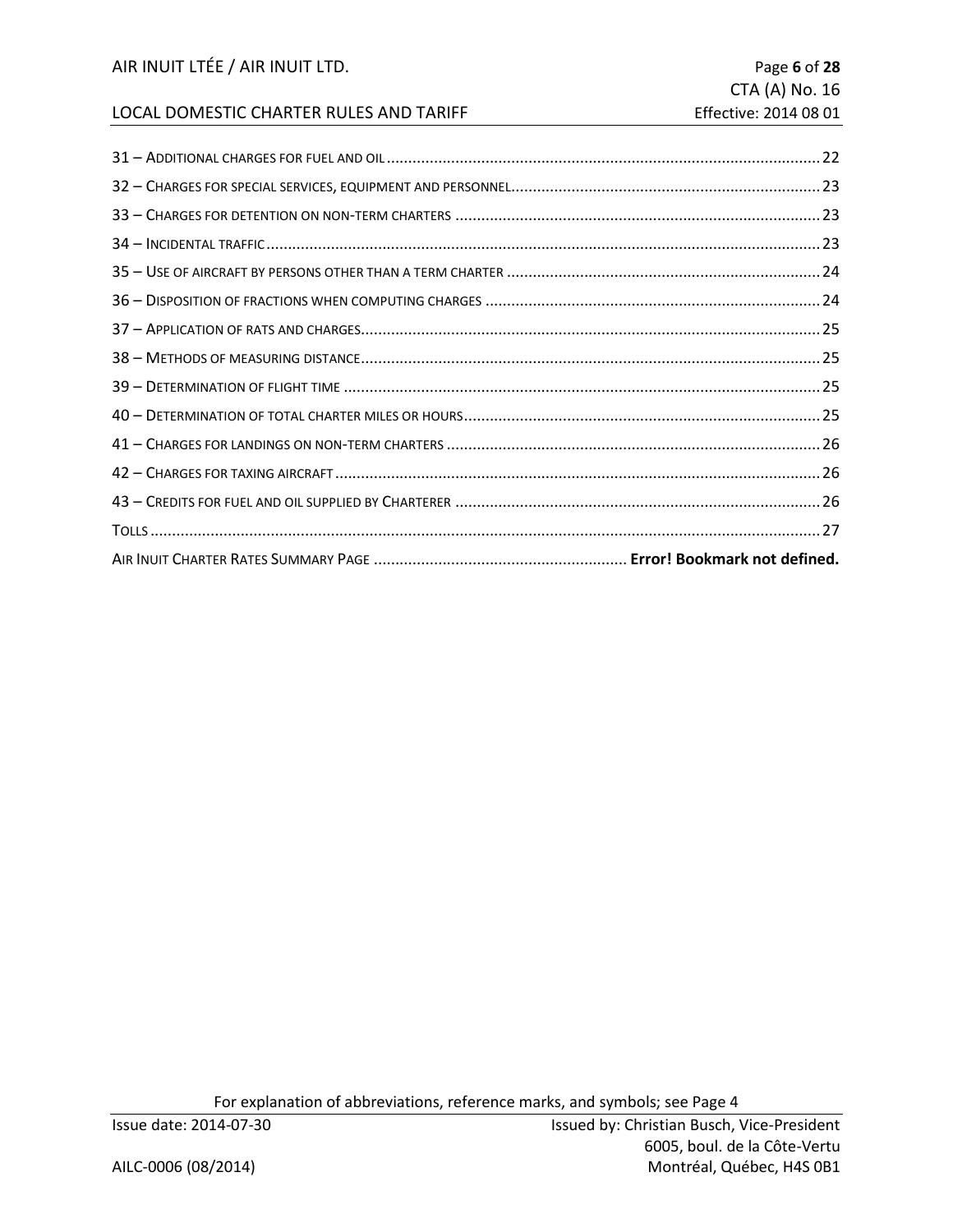## <span id="page-6-0"></span>TERMS AND CONDITIONS OF CARRIAGE

## <span id="page-6-1"></span>1 – INTERPRETATION

In this Tariff;

- **Animals** include reptiles, fish, birds, poultry, insects and worms;
- **Baggage** means such articles, effects and other personal property of a passenger as are necessary or appropriate for wear, use, comfort or convenience in connection with his trip;
- **Base** means any of the carrier's licenced bases named in Table I;
- **Carrier** means an air carrier within the meaning of the Aeronautics Act, and, where the context permits, includes its servants and agents acting within the scope of their employment;
- **Charter** means an agreement for the supplying by the carrier of Class 4 charter commercial air services to a charterer;
- **Charterer** means a person who enters into a charter with a carrier for the supplying to the charterer of Class 4 charter commercial air services;
- **Day** means any period of twenty-four consecutive hours;
- **Flight** means the movement of an aircraft from the point of take-off to the first point of landing;
- **Goods** means anything that can be transported by air, including animals, but excluding mail, other than in plane load lots, and baggage;
- **Month** means any period of thirty consecutive days;
- **Summer** means the period from May 1 to October 31, both dates inclusive;
- **Term charter** means a charter for a specified number of consecutive days or months or a combination thereof;
- **Toll** means any charge, classifications, fare, rate or allowance;
- Winter means the period from November 1 to April 30, both dates inclusive.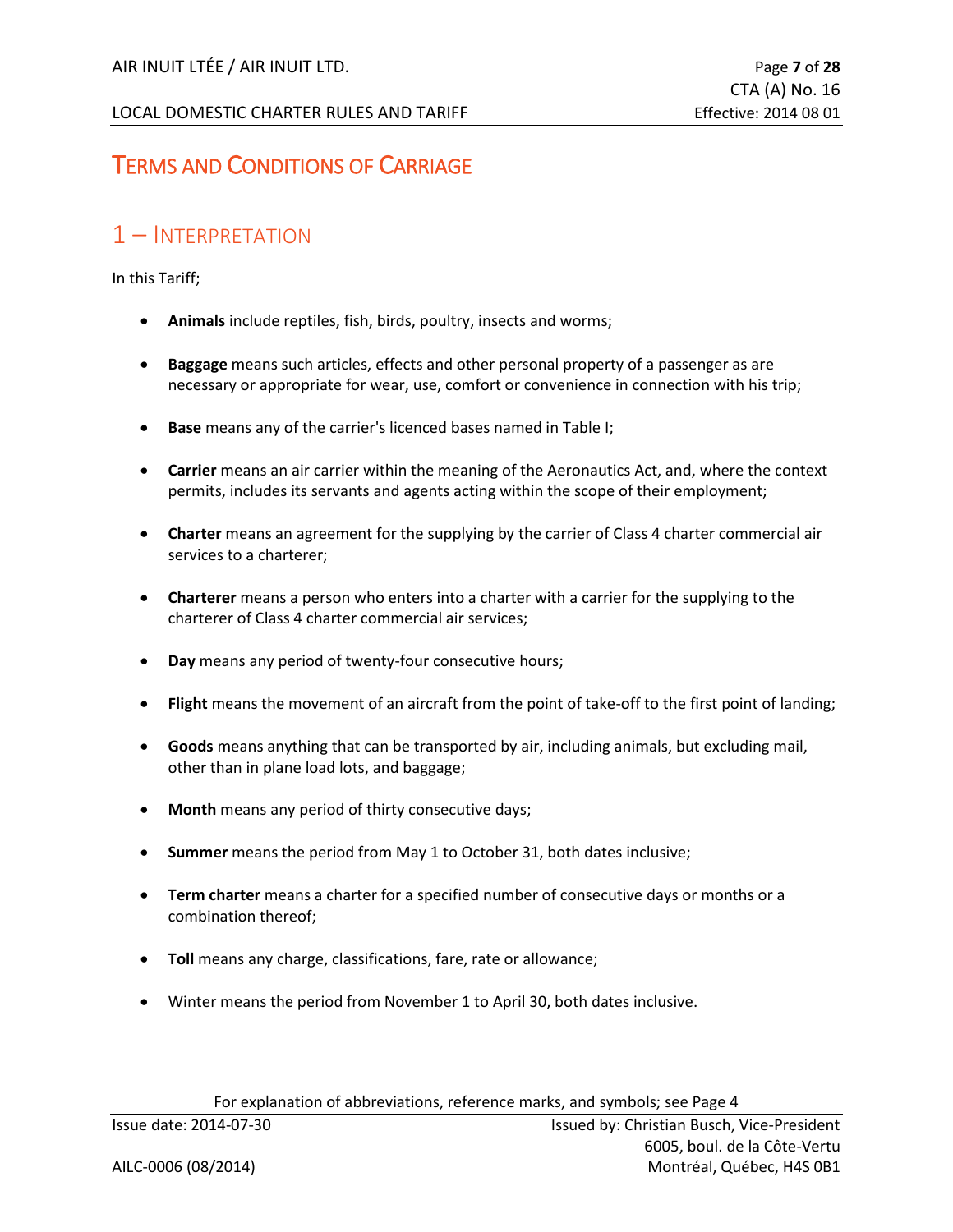## <span id="page-7-0"></span>2 – APPLICATION OF TARIFF

- The rules, rates and charges in this Tariff constitute the conditions upon which the carrier performs or agrees to perform Class 4 charter commercial air services and are as much a part of every contract of air carriage between the charterer and the carrier as if set out therein.
- The rules, rates and charges that apply to any charter are those in effect on the date the charter commences except that, in cases in which tenders, offers or quotations are called, the rules, rates and charges that apply are those in effect on:
	- 1) the closing date of the tender;
	- 2) the date the offer or quotation is submitted to the charterer, whichever is applicable.
- Acceptance of children
	- $\circ$  Children under 12 years of age are accepted for transportation when accompanied on the same flight and in the same compartment by a passenger at least 12 years of age.
	- o Ages 8 to 11 inclusive will be carried unaccompanied on flights providing: the child is brought to the airport by a parent or responsible adult; the child has satisfactory evidence establishing his/her age on the date of commencement of carriage; the child possesses written information showing the name and address of the responsible adult meeting the child at destination; and prior to releasing custody of an unaccompanied child, the agent will obtain positive identification of the responsible party meeting the child and the signature of the said party.
	- o The carrier will not assume any financial or guardianship responsibility for unaccompanied children beyond those applicable to an adult passenger.

## <span id="page-7-1"></span>3 – OPERATION, INTERRUPTION OR CANCELLATION OF CARTER FLIGHT

- The carrier shall have exclusive operational control over chartered aircraft and the contents and crew thereof.
- Every person who is provided with transportation on a chartered aircraft shall comply with all the terms and conditions of the carrier, and all persons and property aboard a chartered aircraft shall be subject to the authority of the pilot in charge.
- The carrier may:
	- 1) Cancel or terminate a charter or any flight of a charter at any time
	- 2) Return to base or to the last point of landing, or
	- 3) Divert or land at an intermediate point.

When such action is deemed by the carrier to be necessary owing to the unserviceability of the aircraft, weather conditions or other conditions beyond the control of the carrier.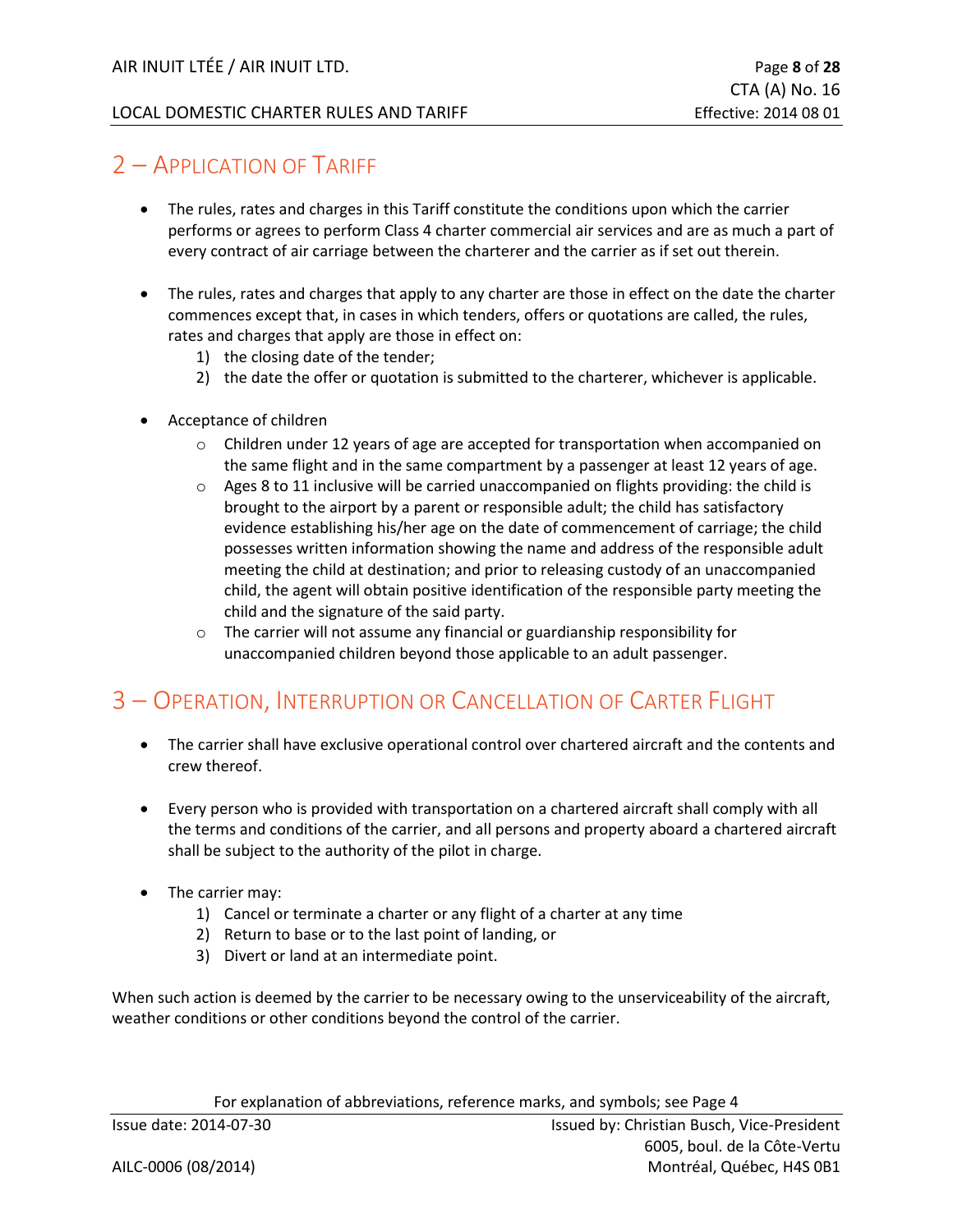## <span id="page-8-0"></span>4 – TRAFFIC DOCUMENTS

- The carrier shall issue
	- o With respect to each passenger, an individual passenger ticket, manifest or other similar document;
	- $\circ$  In respect of baggage, a baggage ticket, manifest or other similar document, which may be combined with the passenger document;
	- $\circ$  In respect of goods, an air consignment notes, manifest, waybill, bill of lading or other similar document.
- The charterer shall provide the carrier with all reasonable information, facilities and assistance in the issuing and delivery of traffic documents.

## <span id="page-8-1"></span>5 – SPACE FOR THE CARRIER'S USE

Any capacity in the chartered aircraft not being utilized by the charterer may, unless the charterer objects, be used by the carrier for the carriage of its own personnel, baggage or goods.

## <span id="page-8-2"></span>6 – HUMAN REMAINS

Except in cases of emergency, human remains shall not be carried unless enclosed in coffins or cases that prevent the escape of offensive odours.

## <span id="page-8-3"></span>7 – LIVE ANIMALS

- Live animals shall be properly crated, harnessed or packed, as required by the carrier.
- The carrier may, if he deems it necessary, require an attendant to accompany a live animal and the attendant shall be responsible for the care of the live animal.
- When the carrier furnishes food for a live animal, the cost of the food shall be charged to the charterer.
- The Carrier is not responsible for the loss, injury, sickness or death of a live animal except when caused directly or indirectly by the act, neglect or default of the Carrier. Should injury or death of a Service Animal result from the fault or negligence of the Carrier, the Carrier will undertake to provide, expeditiously and at its own expense, medical care for or replacement of the service animal.
- The charterer shall indemnify the carrier for any loss or damage caused by a live animal of the charterer or an attendant accompanying that animal.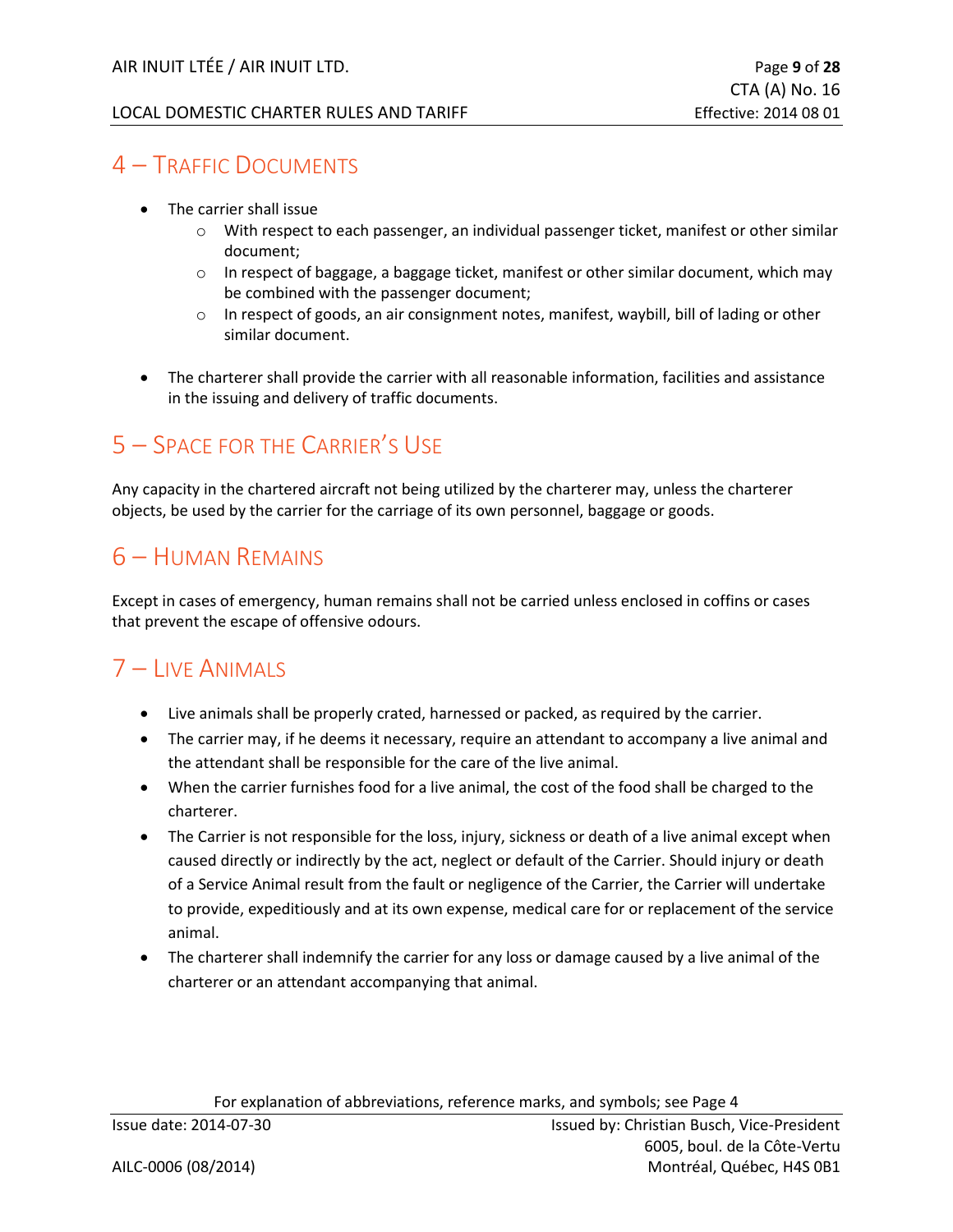- Carrier will accept for transportation without charge in the passenger compartment specially trained, certified, accompanied service animals in the following categories;
	- 1) Search and rescue dogs;
	- 2) A service animal required to assist a person with a disability provided the animal is properly harnessed and certified as having been trained at a professional service animal institution, such an animal will be permitted to accompany the person with a disability into the cabin and remain on the aircraft floor at the person's feet.
- For the safety and comfort of all passengers, The Carrier staff (in consultation with the person with a disability) will determine where the person with a disability and service animals accepted under this rule will be seated.
- Service animals do not require a muzzle.
- The Carrier will not be responsible in the event any such animal is refused entry into or passage through any country.

## <span id="page-9-0"></span>8 – DANGEROUS GOODS

- The charterer shall comply with the applicable governmental regulations governing the carriage of explosives or other dangerous goods under this Tariff.
- Any charterer shipping or attempting to ship dangerous goods in contravention of any Government regulation shall be liable to the carrier for all loss or damage directly or indirectly caused thereby, and the carrier may store or dispose of such goods at the charterer's risk and expense.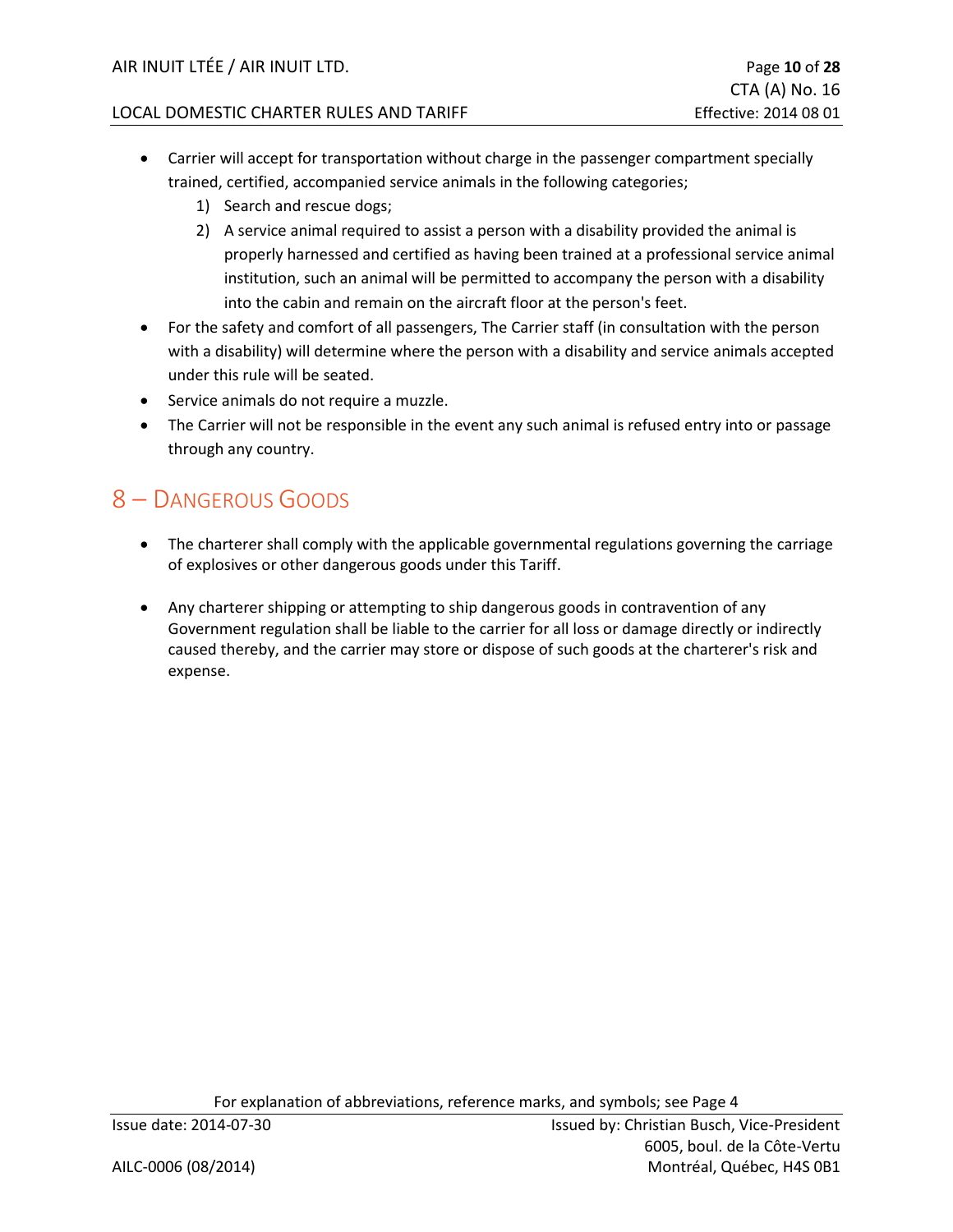## <span id="page-10-0"></span>9 – PERISHABLE GOODS

- Perishable goods shall be properly packed by the charterer to prevent deterioration in flight.
- When perishable goods in a damaged condition or with damaged or inadequate packing are accepted for carriage, the traffic document shall be so annotated by the carrier, and the carrier shall be liable only for any loss, damage, deterioration or destruction caused by its own negligence.
- The carrier shall take reasonable precautions to ensure that perishable goods are not damaged by freezing or defrosting in flight.
- Where;
	- 1) Perishable goods are refused by the consignee,
	- 2) No effective arrangements are made by the charterer or the consignee to accept perishable goods at the destination of the goods, or
	- 3) disposal instructions for perishable goods cannot be obtained from the charterer or consignee and there is danger that the goods may become worthless because of delay in transit or delivery or of non-delivery,

The carrier may, without prior notice, sell or otherwise dispose of the goods upon the best terms available.

## <span id="page-10-1"></span>10 – PRISONERS

- A prisoner shall be accompanied by an attendant and the charterer shall assume full responsibility for the proper conduct and control of the prisoner.
- The charterer shall indemnify the carrier for any loss, injury or damage caused by a prisoner.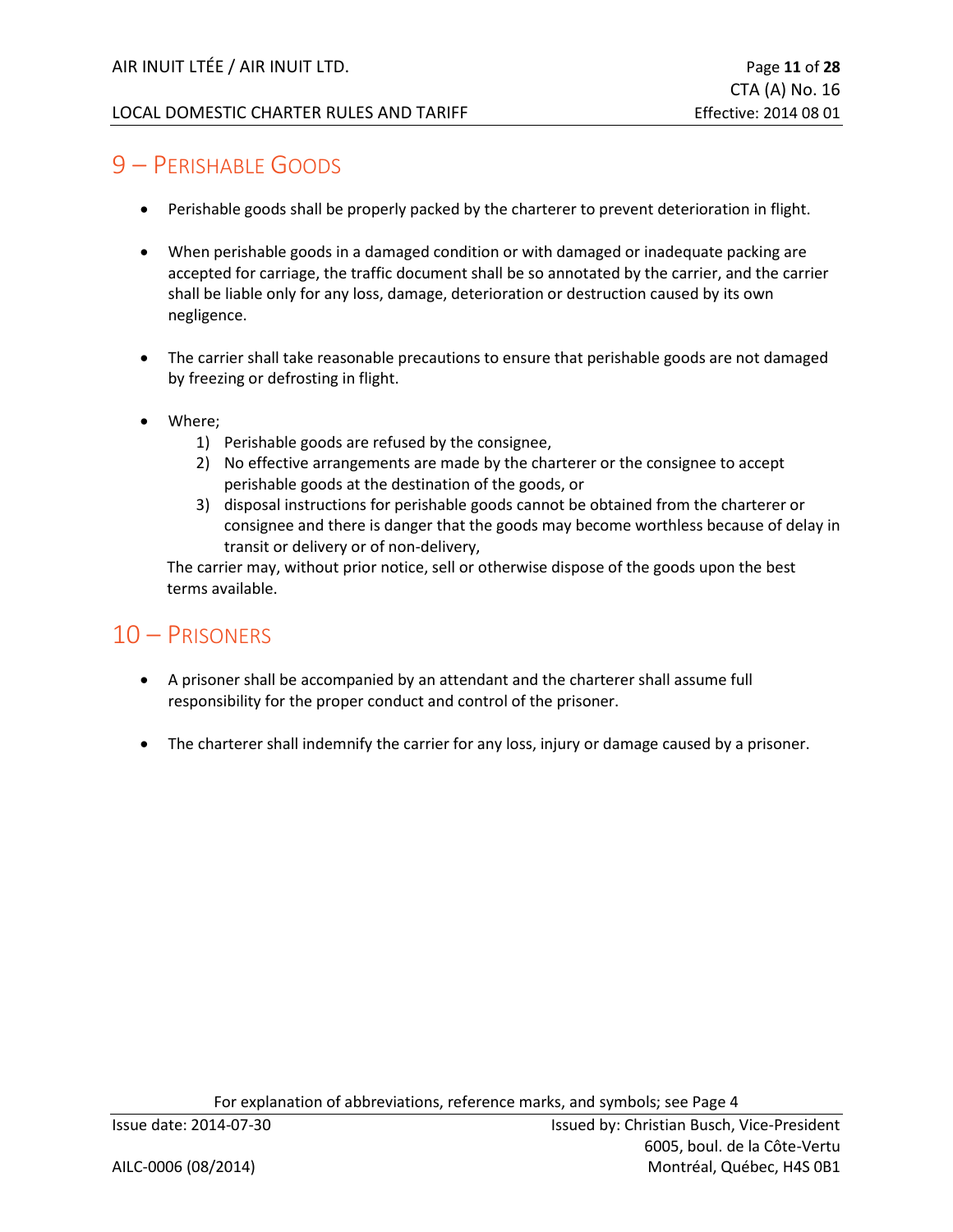## <span id="page-11-0"></span>11 – TRANSPORT OF PASSENGERS WITH DISABILITIES

#### **Definitions;**

Charter passengers shall be considered disabled when their physical, medical or mental condition requires individual attention on enplaning, deplaning, during flight, in an emergency evacuation or during ground handling which is normally not extended to other passengers

- 1) Ambulatory a person who is able to move about within an aircraft unassisted.
- 2) Non-Ambulatory a person who is not able to move about within the aircraft unassisted.
- 3) Self-Reliant a person who is independent, self-sufficient and capable of taking care of all his/her physical needs during flight, during an emergency evacuation or decompression. He/she requires no special or unusual attention beyond that afforded to the general public, except that he/she may require assistance in boarding or deplaning
- 4) Non-Self-Reliant a person who is not Self-Reliant as defined above.
- 5) Determination of Self-Reliance the Carrier will accept the determination of a person with a disability as to his/her self-reliance.
- 6) Attendant means a person who travels with a person with a disability to provide a service related to a disability that is not usually provided by The Carrier's staff.
- 7) Wheelchair-Bound Athlete a non-ambulatory person with upper body and arm development such as to make him/her physically capable of leaving an aircraft in an emergency with minimal assistance, and who is a member of a bona-fide sports association.
- 8) Random Seating the assignment of any passenger seat on the main deck, of an aircraft except a seat in a row of seats at an emergency exit.
- 9) Service Animal means an animal required by a person with a disability for assistance and certified, in writing, as having been trained to assist a person with a disability by a professional service animal institution.

For explanation of abbreviations, reference marks, and symbols; see Page 4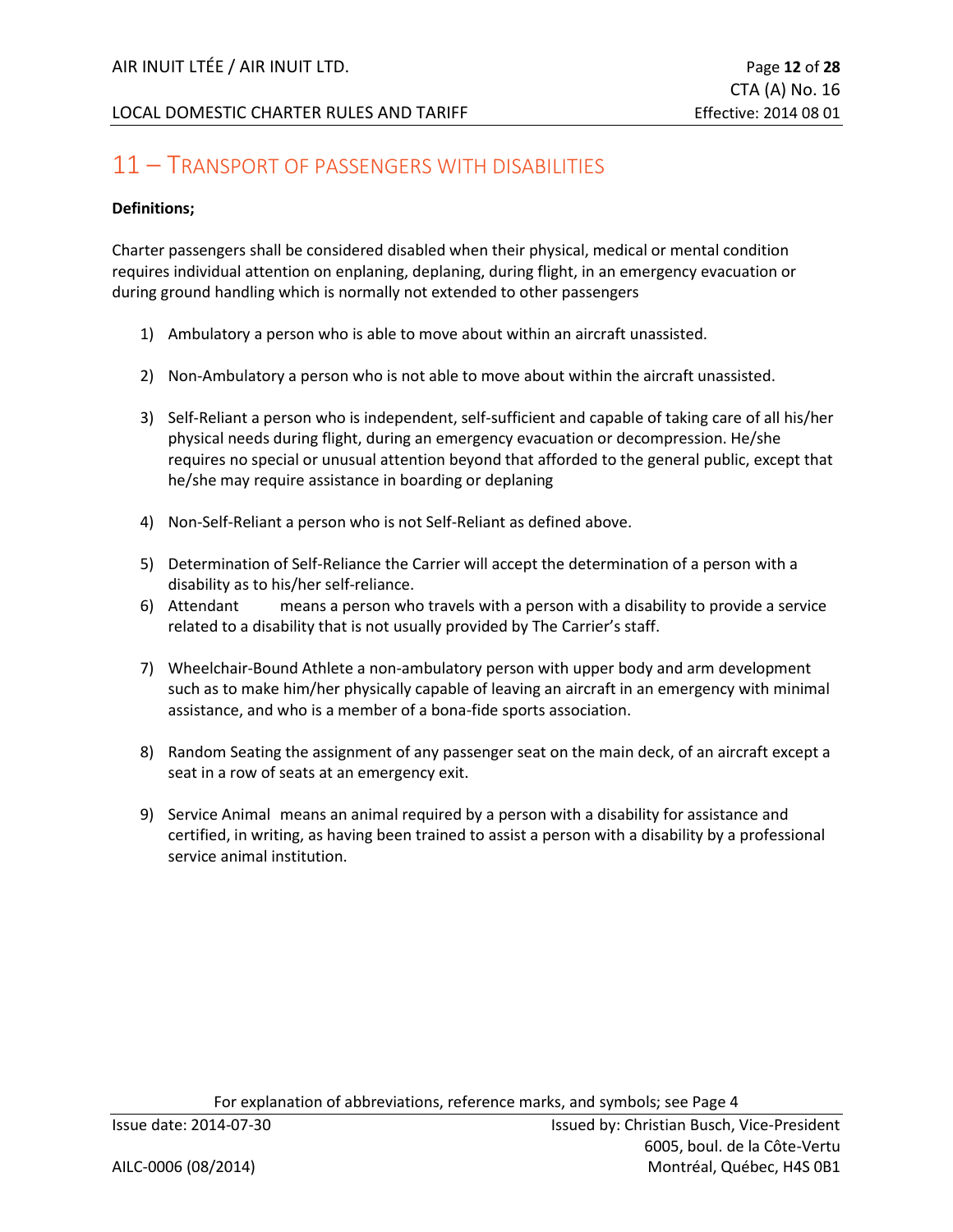#### **Acceptance of Persons with Disabilities**

The Carrier will accept for carriage any passenger whose mental or physical condition is such as to render him/her incapable of caring for himself/herself without assistance, provided:

- 1) He/she is accompanied by an attendant who will be responsible for the passenger enroute, and
- 2) With the care of such attendant, he/she will not require attention or assistance beyond that usually provided by The Carrier's employees.
- 3) Persons with disabilities will be accepted for transportation as outlined in the following

| <b>DISABILITY</b>                    | <b>ASSISTANCE REQUIRED</b> | <b>MAXIMUN NO. PER FLIGHT</b> |
|--------------------------------------|----------------------------|-------------------------------|
| Visually Impaired                    | No.                        | No Limit                      |
| <b>Hearing Impaired</b>              | No                         | No Limit                      |
| Visually & Hearing Impaired          | Yes                        | No Limit                      |
| Cognitive Disability/Self-Reliant    | Yes                        | No Limit                      |
| Cognitive Disabilit/Non Self-Reliant | Yes                        | No Limit                      |
| Ambulatory/Self-reliant              | No.                        | No Limit                      |
| Ambulatory/Non-self-reliant          | Yes                        | No Limit                      |
| Non-ambulatory/Non-self-reliant      | Yes                        |                               |

WCHC is a passenger who is completely immobile and who requires a wheelchair to/from the aircraft and must be carried up/down steps and to/from cabin seat. These passengers must be accompanied by an attendant.

The number of persons with disabilities and the number of attendants required may be altered by The Carrier in the case of handicapped athletes attending their sporting events.

- 4) Medical Clearance
	- $\circ$  The Carrier reserves the right to require a medical clearance from the Company Medical Authorities if travel involves any unusual risk or hazard to the passenger or to other persons (including, in cases of pregnant passengers, unborn children).
- 5) Seating Restrictions
	- $\circ$  Persons with disabilities will not be permitted to occupy seats in designated emergency exit rows, or over-wing emergency exit rows.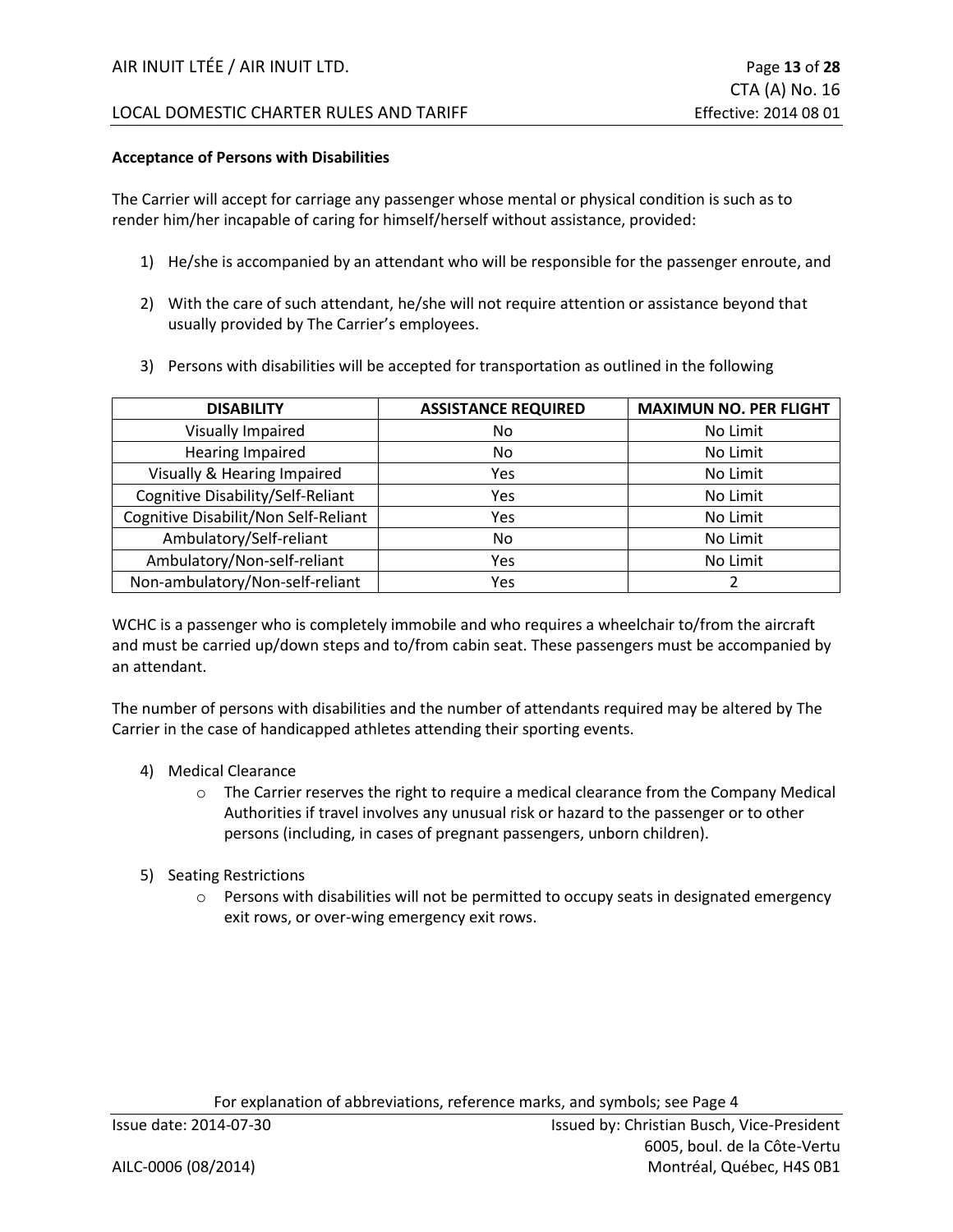#### LOCAL DOMESTIC CHARTER RULES AND TARIFF **Example 2014 12 and SOST** Effective: 2014 08 01

#### **Acceptance of Mobility Aids**

In addition to the regular baggage allowance for each charter passenger. The Carrier will accept the following items which must be stowed in the Baggage Compartment;

- 1) Manually operated and/or powered wheelchairs, scooters and walkers.
- 2) Wheelchairs with NON-SPILLABLE batteries must have battery cables disconnected and terminals must be insulated (taped) to prevent accidental short-circuits. Battery must be securely attached to the wheelchair/scooter.
- 3) Wheelchairs with SPILLABLE batteries will be carried according to the following:
	- a. If the wheelchair can be loaded, stowed, carried and unloaded always in the upright position, the battery need not be removed. Cables must be disconnected and terminals must be insulated (taped) to prevent accidental short-circuits and battery must be securely attached to the wheelchair/scooter.
	- b. If the wheelchair cannot be loaded, stowed, carried and unloaded always in the upright position, the battery must be removed and carried in a strong rigid packaging which is
		- o Leak-tight and impervious to battery fluid.
		- o Secured in the cargo compartment so as to prevent upsetting.
		- o Battery must be protected against short-circuits and surrounded with compatible absorbent material sufficient to absorb the total quantity of liquid acid.
		- o The packaging must be marked: "BATTERY WET WITH WHEELCHAIR" and must bear the Corrosive and package orientation labels.
- 4) Crutches and canes may be retained in the passenger's custody provided they are stowed in accordance with The Carrier's safety regulations
- 5) Where a mobility aid cannot be carried in the passenger compartment, The Carrier will provide assistance in disassembling and packaging the aid, unpackaging and reassembling the aid, and returning the aid promptly on arrival at the person's destination, all without charge
- 6) In the event that a mobility aid is damaged or mishandled, The Carrier will provide a rental or temporary wheelchair while that of the passenger is being repaired/returned.

For explanation of abbreviations, reference marks, and symbols; see Page 4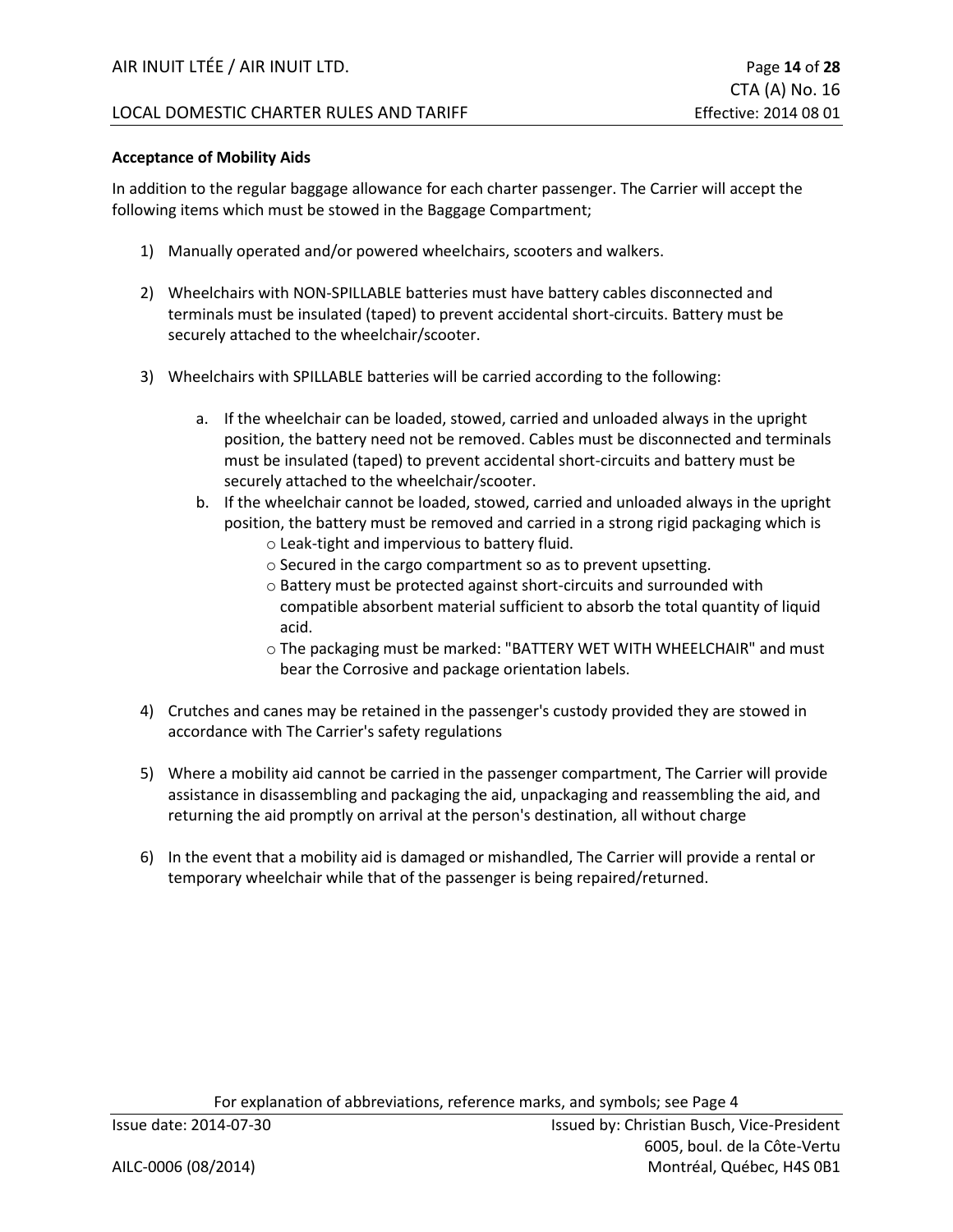#### **Service Animals**

• See Rule 7 - Live Animals

In the event that a mobility aid is lost or damaged, the Carrier will immediately provide a suitable temporary replacement without charge. In addition, if a damaged aid can be repaired, the Carrier will arrange, at its expense, for the prompt and adequate repair of the aid and return it to the passenger as soon as possible. If a damaged aid cannot be repaired or is lost and cannot be located within 96 hours following the passenger's arrival, the Carrier will replace it with an identical aid satisfactory to the passenger, or reimburse the passenger for the replacement cost of the aid.

#### <span id="page-14-0"></span>12- REFUSAL TO TRANSPORT

- The Carrier will refuse to transport or will remove at any point any passenger for any of the following:
	- 1) Whenever such action is necessary,
		- a) to comply with any governmental regulation
		- b) to comply with any governmental request for emergency transportation in connection with national defense, national disasters or search and rescue operations
	- 2) Whenever necessary or advisable by reason of weather or other conditions beyond its control (including, but without limitation, acts of God, force majeure, strikes, civil commotions, embargoes, wars, hostilities or disturbances) actual, threatened or reported
	- 3) Whenever a passenger refuses to permit search of his person or property for explosives or a concealed deadly or dangerous weapon or article
	- 4) Whenever a passenger refuses to comply with The Carrier's rules and regulations
	- 5) Whenever a person with a disability requires an attendant unless this person is accompanied by such an attendant who will be responsible for his/her care en-route, and with the care of such attendant, he/she will not require unreasonable attention or assistance from The Carrier personnel
	- 6) Whenever a person's conduct is disorderly, abusive or violent and his/her removal or refusal is necessary for the reasonable safety and/or comfort of other passengers
	- 7) Whenever a pregnant woman whose expected delivery date is within 7 days of travel, unless The Carrier is provided with a doctor's certificate, dated within 72 hours of departure, stating that she has been examined and found physically fit for travel from (place) to (place) on (date) and that the estimated time of birth is (date).
- The Carrier will refuse to carry any article that it has reasonable grounds for believing
	- 1) Will endanger the safety of the aircraft, crew or passengers or any property;
	- 2) Is shipped contrary to any governmental regulations;
	- 3) Is liable to cause damage to the aircraft or to baggage or goods on board the aircraft or injury to persons on board the aircraft.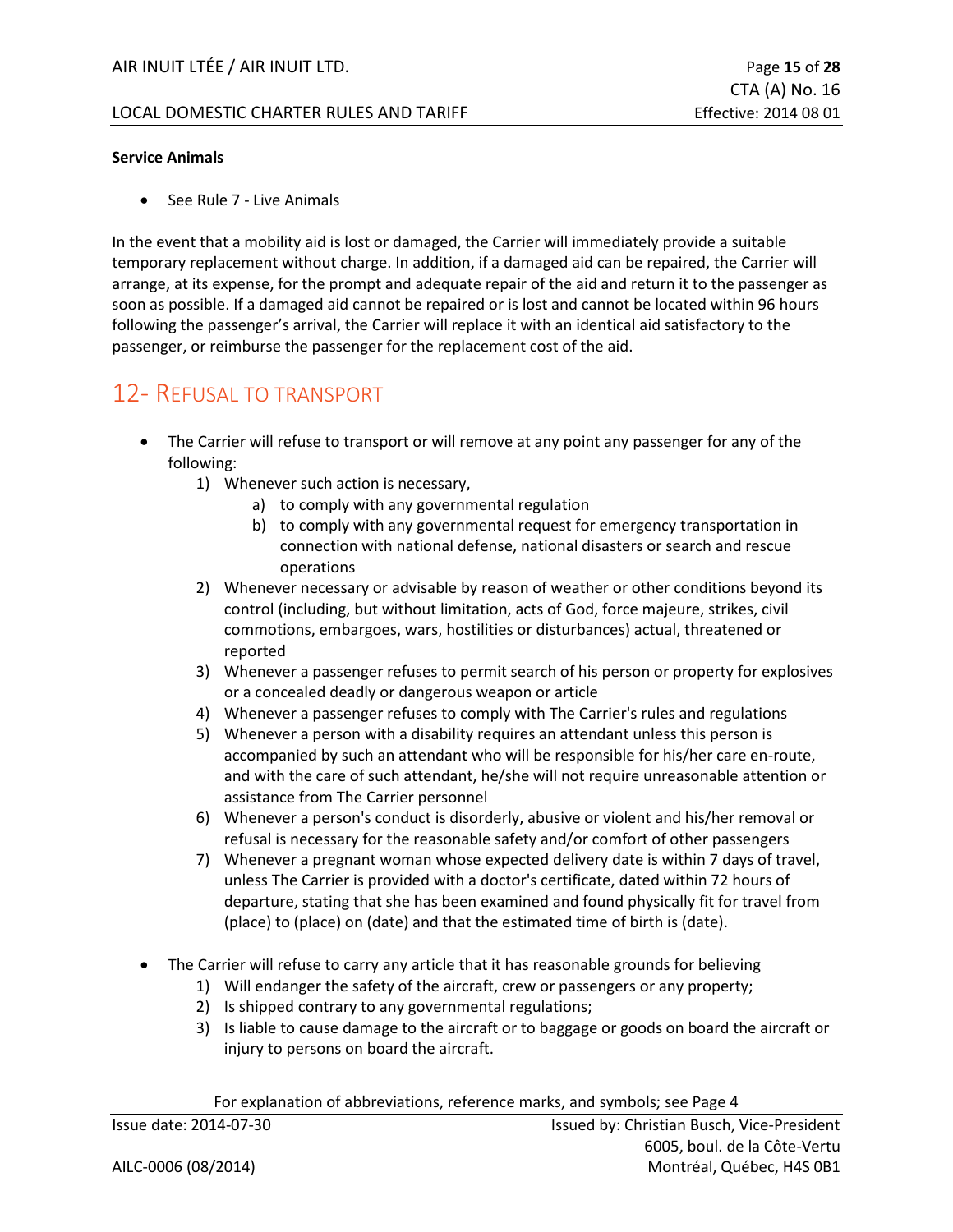- The Carrier may refuse to carry improperly packed or otherwise defective baggage or goods.
- The Carrier is not liable for its refusal to transport or for its removal of any passenger in accordance with the preceding paragraphs of this rule, but will, at the request of the passenger, refund in accordance with Rule 27 (Refunds Involuntary).
- The Carrier will refuse to transport small lithium battery-powered vehicles in checked baggage, as carry-on items, or as cargo shipments due to numerous safety concerns associated with the batteries in these devices including, but not limited to, hoverboards, electric Bicycles, electric Skateboards/Scooters, mini-Segways or balance Wheels.

## <span id="page-15-0"></span>13 – LIABILITY FOR DELAY

The carrier shall not be liable for delay either before the flight is commenced or at any time during the charter owing to weather conditions, unserviceability of the aircraft or other conditions beyond the control of the carrier.

## <span id="page-15-1"></span>14 – LIABILITY OF THE CARRIER RESPECTING PASSENGERS

The liability of the carrier in respect of the death of or injury to, a passenger is limited to the sum of \$300,000.00.

The carrier may by agreement with the charterer increase the carrier's limit of liability above the sum set out in subsection (1) but the charterer, in such case, shall be charged for any additional insurance premiums paid by the carrier as a result of such increase in the carrier's limit of liability.

## <span id="page-15-2"></span>15 – LIABILITY OF CARRIER RESPECTING BAGGAGE

The liability of the carrier in respect of loss of, or damage to, baggage, whether caused directly or indirectly by the act, neglect or default of the carrier or not, is limited to the sum of \$750 per passenger.

## <span id="page-15-3"></span>16 – LIABILITY OF CARRIER RESPECTING GOODS

Subject to subsection (2) and section 17 (Exclusion from Liability), the liability of the carrier in respect of loss of, or damage to, goods whether caused directly or indirectly by the act, neglect or default of the carrier or not, is limited to the sum of \$1.00 per kilo.

The liability of the carrier is limited to the declared value of goods when the charterer has

- 1) Declared a value of the goods in an amount exceeding \$1.00 per kilo; and
- 2) Paid an additional charge of \$0.50 per \$100.00 or fraction thereof for the excess amount.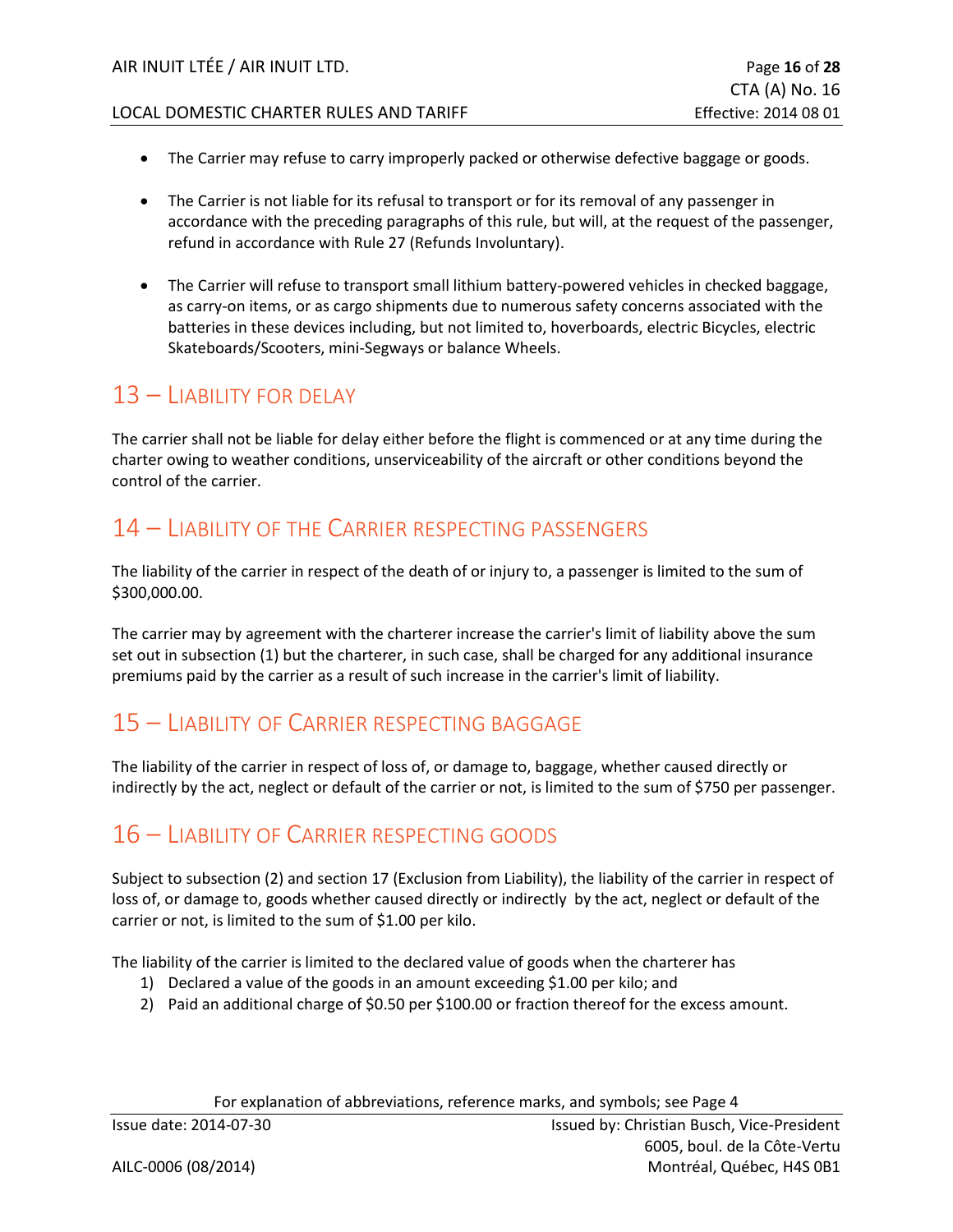#### <span id="page-16-0"></span>17 – EXCLUSIONS FROM LIABILITY RESPECTING GOODS

- Unless caused by its negligence, the carrier shall not be liable for
	- a) Any difference in weight or quantity of goods from shrinkage, leakage, or evaporation
	- b) Loss of, or damage to, goods occurring after the expiration of forty-eight hours, exclusive of statutory or customary holidays, from the time of oral or written notice to the consignee of the arrival of the goods at the airport or landing area serving the destination of the goods.
- The carrier shall not be liable for loss of, or damage to any goods caused or contributed to by
	- a) Acts of God, perils of the air, the Queen's enemies, public authorities acting with actual or apparent authority of law, quarantine, riots, strikes, civil commotions, or hazards or dangers incident to a state of war;
	- b) The act of default of the charterer, consignee or owner;
	- c) The nature of the goods or any defect in the goods or any characteristic or inherent vice therein;
	- d) Violation by the charterer, consignee or any other party claiming an interest in the goods, of any of the terms and conditions contained in this Tariff or in any other applicable Tariff including, but without being limited to, failure to observe any of the terms and conditions relating to goods not acceptable for transportation or goods acceptable only under certain conditions;
	- e) Improper or insufficient packing, securing, marking or addressing;
	- f) Acts or omissions of warehousemen, customs, or quarantine officials or other persons other than the carrier or its agents, in gaining lawful or unlawful possession of the goods; or
	- g) Compliance with delivery instructions from the charterer or consignee.
- The carrier shall not be liable for loss, damage, deterioration, destruction, theft, pilferage, delay, default, mis delivery, non-delivery or any other result not caused by the actual negligence of itself, or its agents, servants or representatives acting within the scope of their authority or not occurring on its own line or in its agents, servants or representatives acting within the scope of their authority, or not occurring on its own line or in its own service, or for any act, default, negligence, failure or omission of any other carrier or any other transportation organization.
- The carrier shall not be liable for any loss of money, bullion, bonds, coupons, jewelry, precious stones, valuable papers or other articles of extraordinary value, except as provided for in section 16 (Liability of Carrier Respecting Goods), unless such articles are specifically declared to the carrier in writing, but the carrier shall not be liable in any event for such articles enclosed in or shipped as baggage.
- The carrier shall not, in any event, be liable for any consequential or special damages arising from transportation whether or not the carrier had knowledge that such damages might be incurred.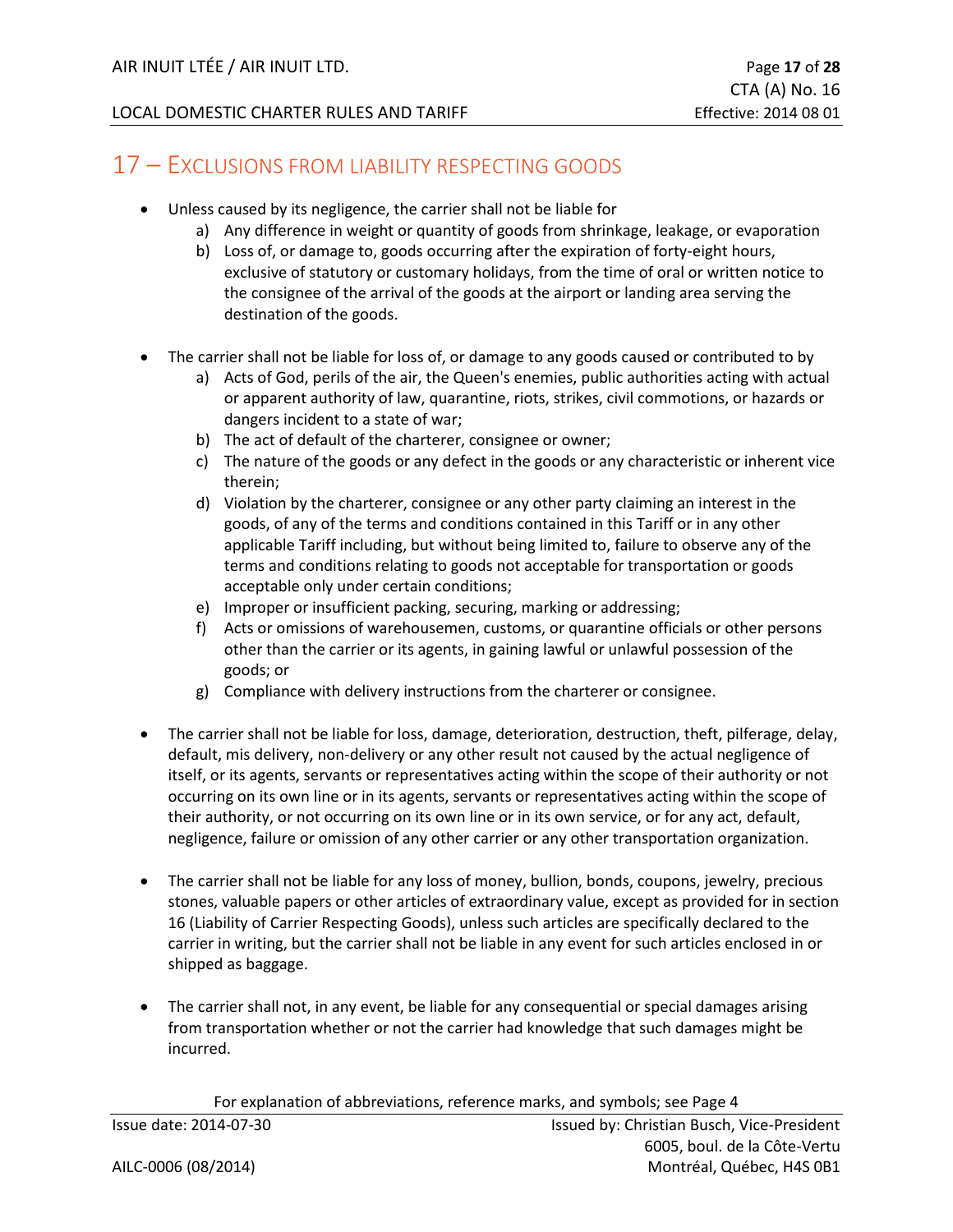- The carrier shall not be liable for loss or damage caused by or to liquids, or fragile or perishable articles enclosed in or shipped as baggage.
- The carrier shall not be liable for any claims unless written notice thereof is given at the head office of the carrier within the period prescribed by section 18 (limitation of action).

## <span id="page-17-0"></span>18 – LIMITATION OF ACTION

No action may be maintained against the carrier for injury to or for any delay in carriage of any passenger unless the action is commenced within one year of such occurrence.

No action may be maintained against the carrier for loss of, delay of, or damage to, baggage or goods, unless notice of the claim is presented in writing to the head office of the carrier within thirty days after the occurrence of such loss, delay or damage or such further period as a Court may decide in view of all the circumstances to be reasonable, and unless the action is commenced within one year of such occurrence.

## <span id="page-17-1"></span>RULES AND REGULATIONS

## <span id="page-17-2"></span>19 – CURRENCY

All monetary amounts published in this Tariff are stated in terms of lawful currency of Canada.

Charges are payable in Canadian currency or in any other currency acceptable to the carrier in an amount equivalent to the Canadian dollar amount, computed on the basis of the currently effective banker's buying rate.

## <span id="page-17-3"></span>20 – PAYMENT AND ADJUSTMENT OF CHARGES

- Any amount by which charges paid before commencement of a charter, or prior to its completion, exceed the charges properly applicable to the completed charter shall be refunded to the charterer upon completion of the charter.
- When charges paid before commencement, or prior to completion, of a charter are less than the charges properly applicable to the completed charter, the difference shall be charged to the charterer upon completion of the charter.
- When a charter is cancelled by the carrier prior to commencement, a full refund of the charges paid in advance shall be made to the charterer by the carrier.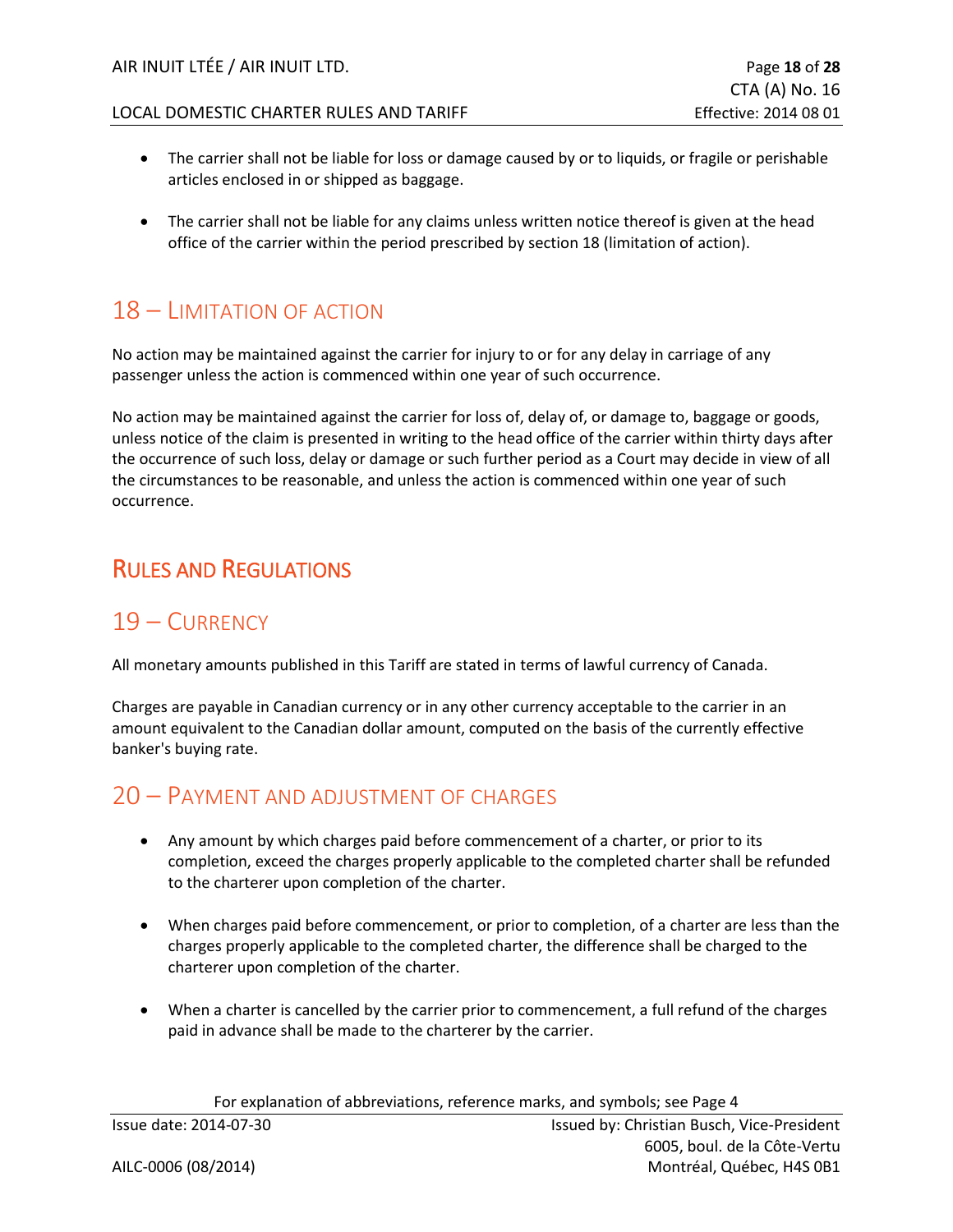- When a charter is cancelled by the carrier after commencement, charges shall be charged for the completed portion only
- No charges shall be charged to the charterer;
	- a) Where flights are not completed due to mechanical failure or crew casualties and the carrier fails to arrange satisfactory alternative transportation;
	- b) Where charges are assessed on a mileage basis, in respect of any deviation not requested by the charterer.
- No charges shall be charged to the charterer in respect of any flying in an unsuccessful attempt to complete a flight required under the charter, unless the charterer, his servant or agent, agrees in advance.
- The monthly payment on term charters of one month or more shall not be less than the applicable minimum charge per month.
- Any refund of charges to which a charterer might be entitled shall be limited to a sum attributable to that part of a charter that has not been usefully performed.

## <span id="page-18-0"></span>21 – GROUND TRANSPORTATION

<span id="page-18-1"></span>Tolls published in this Tariff do not include charges for ground transportation.

## 22 – SPLIT CHARTERS

The carrier shall enter into a charter with one charterer only at one time and shall not permit the resale of space at a toll per unit, but when the charterer and persons other than the carrier wish to use the aircraft jointly, the carrier, if requested by the charterer, may accept payment of the charter charges from the charterer and such other persons on any basis of apportionment agreed to between the parties.

## <span id="page-18-2"></span>23 – SUBSTITUTION OF AIRCRAFT

- When, owing to causes beyond the control of the carrier, the chartered aircraft is unavailable while carrying out the charter, the carrier may furnish another aircraft of the same type or, with the consent of the charterer, substitute any other type of aircraft at the rates and charges applicable to the aircraft originally chartered except as provided in subsections (2) and (3).
- When a substituted aircraft is capable of a larger payload than the aircraft originally chartered, the payload carried in the substituted aircraft shall not be greater than the payload that would have been available in the aircraft originally chartered, unless the charterer agrees to pay the rates and charges applicable to the substituted aircraft.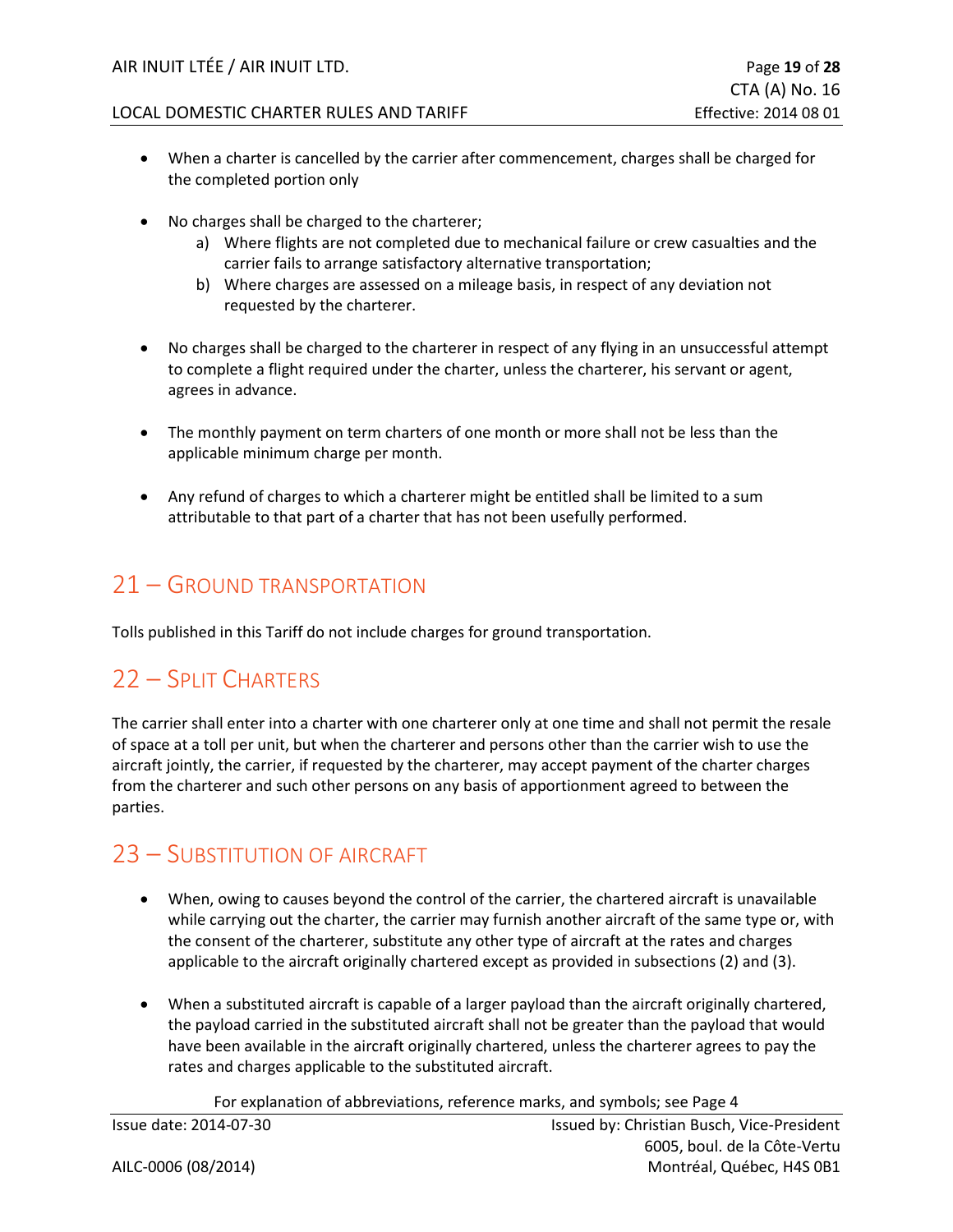• When the maximum payload of a substituted aircraft is smaller than the maximum payload of the aircraft originally chartered, charges shall be based on the rates and charges applicable to the type of substituted aircraft.

#### <span id="page-19-0"></span>24 – CHARGES FOR CANCELLATION OF CHARTERS BY THE CHARTERER

- In the case of charters other than term charters,
	- a) When cancellation is made more than 48 hours prior to planned departure, no cancellation charge is payable;
	- b) When cancellation is made more than 24 hours and less than 48 hours prior to planned departure a cancellation charge of 25 percent of the total charter charge is payable;
	- c) When cancellation is made less than 24 hours prior to planned departure, a cancellation charge of 50 percent of the total charter charge is payable, or
	- d) When cancellation is made after the charter has commenced but before it is completed, a cancellation charge of 80 percent of the total charter or the cost incurred by the carrier whichever is higher is payable.
- In the case of term charters,
	- a) When cancellation is made more than 48 hours prior to commencement of the charter, no cancellation charge shall be made;
	- b) When cancellation is made less than 24 hours before planned commencement of the charter, a charge equivalent to one day at the minimum charge per day per aircraft shall be made;
	- c) When cancellation is made after the charter commences, a charge equivalent to one day at the minimum charge per day per aircraft or the cost incurred by the carrier whichever is higher shall be made.

## <span id="page-19-1"></span>25 – PAYMENT OF CHARGES ON BEHALF OF THE CHARTERER

Upon request of the charterer and subject to reimbursement by the charterer, the carrier may pay or assume responsibility for payment of charges for transportation, cartage, storage, loading and unloading, government duties and customs fees accrued on the goods to be carried pursuant to the charter.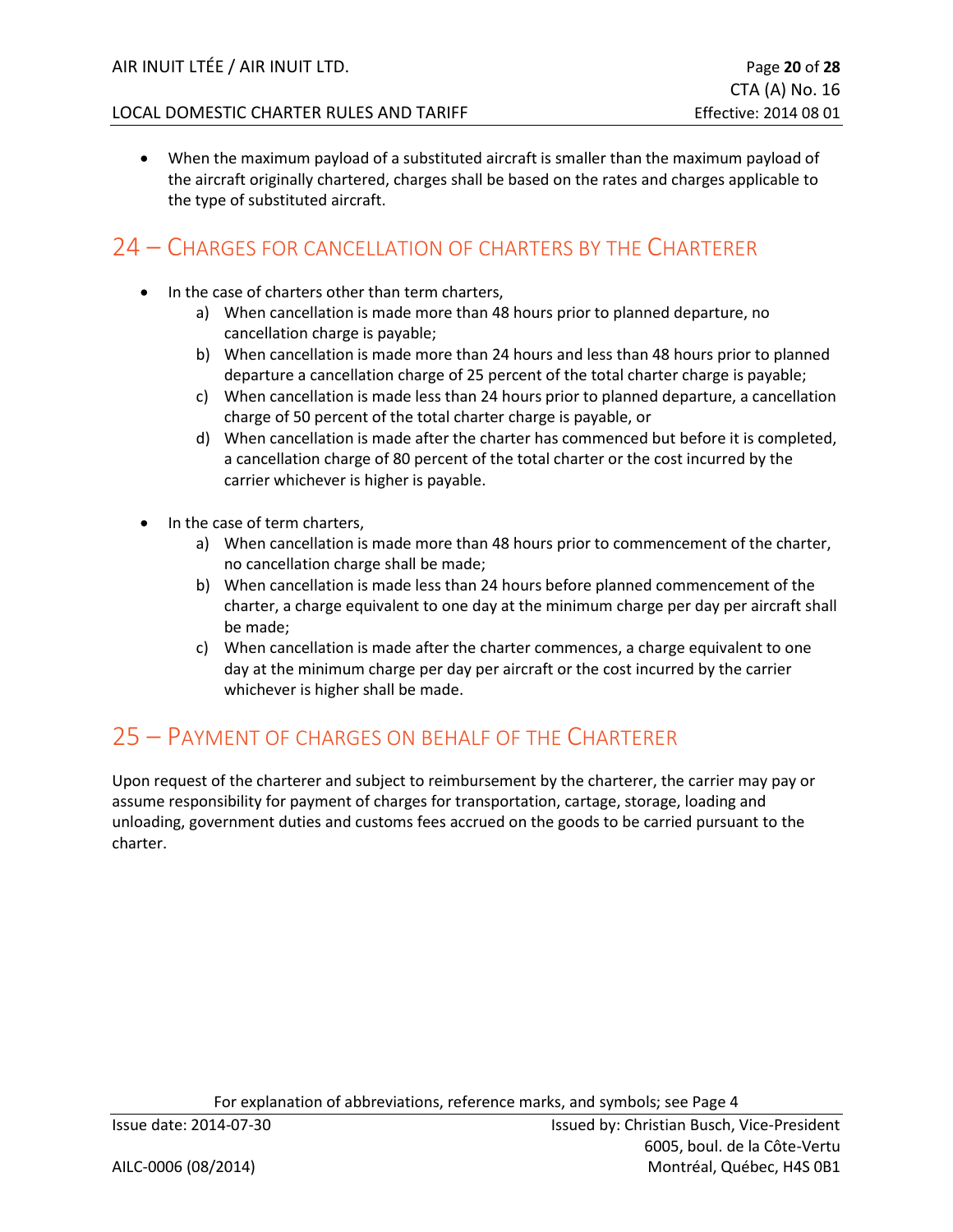#### <span id="page-20-0"></span>26 – FACILITIES AND SERVICES REQUIRED TO BE PROVIDED BY CHARTERER

- Where the following facilities and services, that is to say:
	- a) Communications and navigational aids;
	- b) Hangar and storage space;
	- c) Pre-heaters for aircraft;
	- d) Airstrips with communications, markers lights or both.
	- e) Personnel to assist carrier's crews with aircraft ground operations, are available for the carrier's use, the cost to the carrier of using such facilities and services including, but not limited to, de-icing services, fluid and equipment shall be charged to the charterer.
- Where the facilities and services set out in subsection (1) are required but not available in the area described in the subsection, they shall be provided by the charterer at no cost to the carrier.
- Upon the request of and authorization of the charterer, the carrier shall act as agent for the charterer and arrange for the facilities and services set out in subsection (1) and the charterer shall be charged the costs incurred by the carrier in providing them.

## <span id="page-20-1"></span>27 – MINIMUM CHARGE

Except as provided in paragraph 27 (Application of Zone Rates and Charges) (1) (c), the minimum charge for flying on term charters is the amount computed by multiplying the number of days or months each aircraft is on the term charter by the applicable minimum charge per aircraft per day or per month.

The minimum charge per aircraft per month is applicable when it is less than the charge resulting for the application of the minimum charge per aircraft per day.

For days beyond a period of a whole month, one-thirtieth of the applicable minimum charge per aircraft per month is applicable to each such day.

In term charters of less than one month when the aircraft is available for less than an average of five hours per day, the minimum charge per aircraft per day is an amount bearing the same proportion to the applicable minimum charge per day in Table II as the average number of hours of availability per day bears to an average of five hours per day.

In term charters of one month or more, when the aircraft is available to the charterer for less than an average of twenty-five days per month, the minimum charge per aircraft for the period of the charter is reduced by one-thirtieth for each day the aircraft is unavailable less than the average of twenty-five days.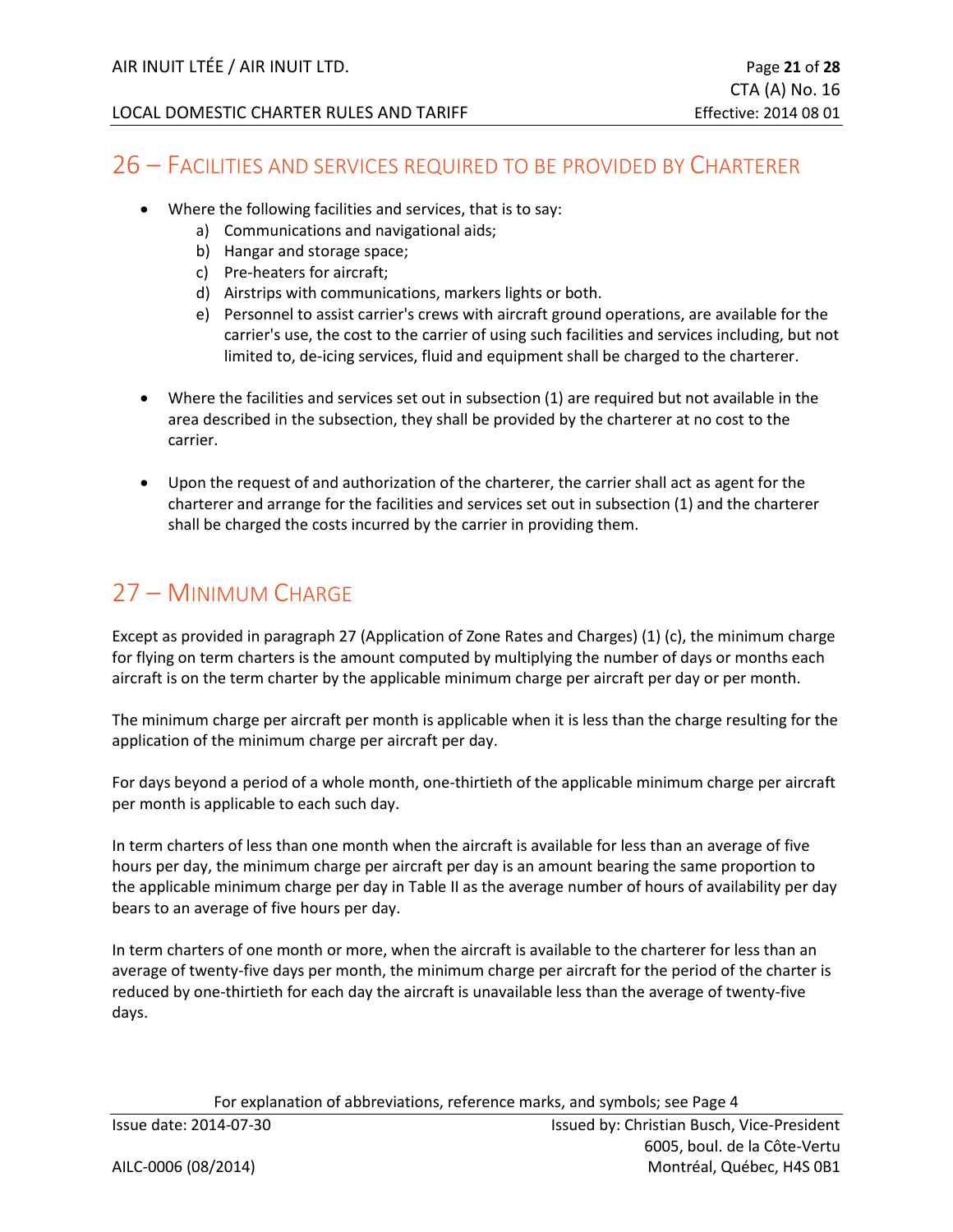#### <span id="page-21-0"></span>28 – CHARGES FOR LOADING AND UNLOADING AIRCRAFT

The carrier is responsible for loading and unloading aircraft at its bases except that when the charter requests or the nature of the shipment requires, special equipment or personnel, the cost of such special equipment and personnel shall be charged to the charterer.

At places other than the carrier's bases, except when caused by unserviceability of the aircraft or other cause attributable to the carrier, the cost of loading and unloading of aircraft shall be charged to the charterer.

#### <span id="page-21-1"></span>29 – CREW EXPENSES

When the nature of the charter requires the carrier's personnel to live away from the carrier's bases, the charterer shall provide, or be charged for, their accommodation and meals, and ground transportation between aircraft and living quarters at the operating site.

#### <span id="page-21-2"></span>30 – CHARGES FOR EXTRA AIR CREW

Upon request of the charterer, the carrier shall furnish extra aircrew and the following charges shall be made therefor:

| <b>TYPE OR AIR CREW MEMBER</b> | <b>CHARGE PER DAY*</b> |  |
|--------------------------------|------------------------|--|
| Captain                        | \$800.00               |  |
| Co-Pilot                       | \$600.00               |  |
| <b>Flight Engineer</b>         | \$600.00               |  |
| <b>Flight Attendant</b>        | \$500.00               |  |
| On Board Company Coordinator   | \$500.00               |  |

<span id="page-21-3"></span>\* Does not include per diem or lodging.

## 31 – ADDITIONAL CHARGES FOR FUEL AND OIL

- When fuel and oil are cached in connection with the performance of a charter, the charterer shall be charged the cost of establishing the cache and returning empty containers.
- When the aircraft of the carrier is used for establishing a cache referred to in subsection (1), the hours flown shall be charged for as part of the charter.
- Fuel and oil consumed in the performance of a charter (other than a domestic ABC, ITC, or CPC charter) shall be charged to the charterer in the amount by which the cost per gallon to the carrier exceeds the following prices:

| <b>PRICE PER GALLON</b> |        |  |
|-------------------------|--------|--|
| Fuel                    | Ωil    |  |
| \$0.00                  | \$0.00 |  |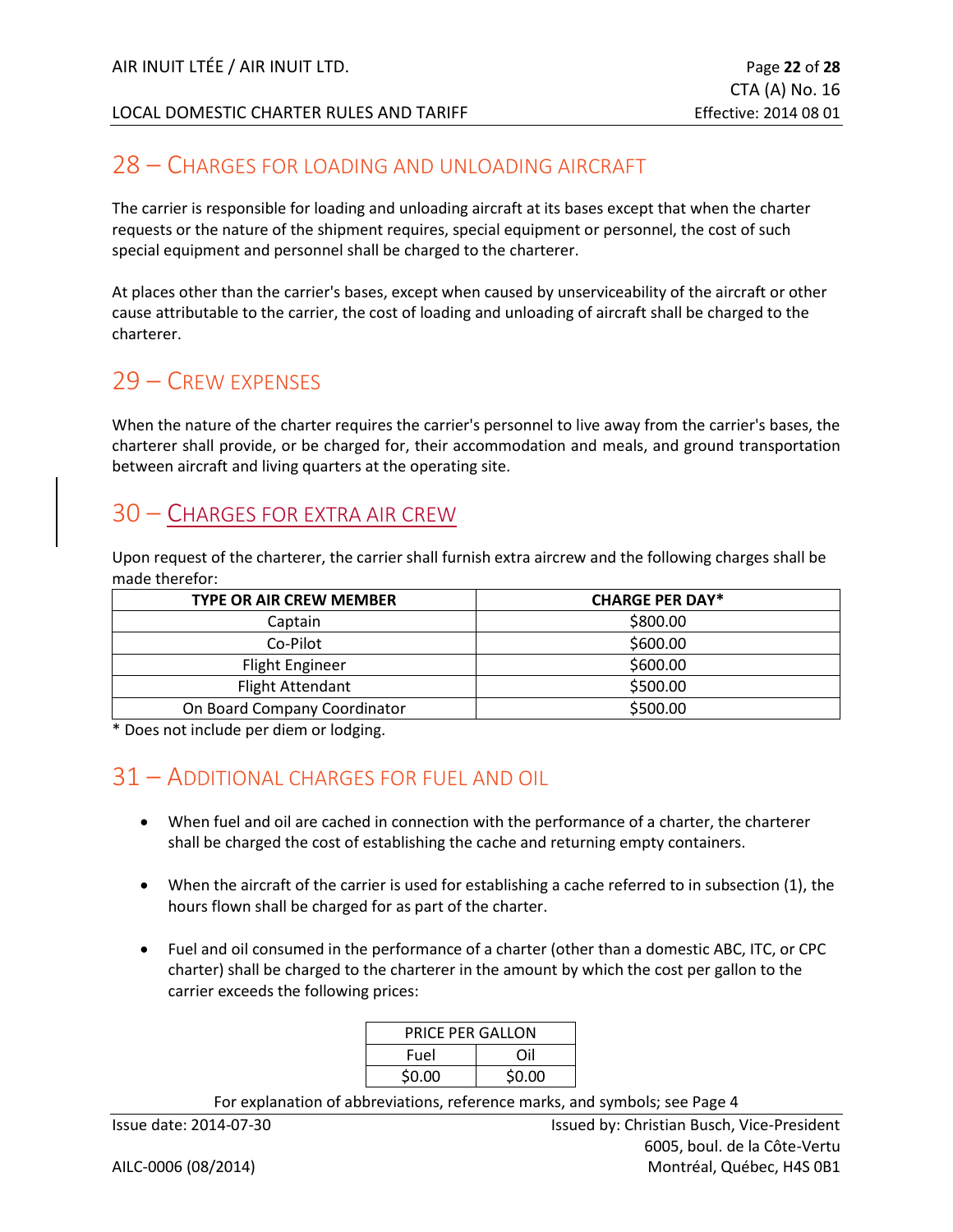#### <span id="page-22-0"></span>32 – CHARGES FOR SPECIAL SERVICES, EQUIPMENT AND PERSONNEL

- Special services, equipment and personnel beyond those provided by the carrier in the normal performance of Class 4 charter service may, with the prior concurrence of the charterer, be provided by the carrier and the cost thereof shall be charged to the charterer.
- When aircraft are required by the charterer to be modified, other than to change the undercarriage or to alter seating or cargo configuration, the charterer shall be charged:
	- 1) The cost of such modifications;
	- 2) Detention charges or minimum charges, which ever are applicable, while the modifications are being made and while the aircraft is being restored to its original form.

#### <span id="page-22-1"></span>33 – CHARGES FOR DETENTION ON NON-TERM CHARTERS

The detention charges set out in Table II shall be charged only when the aircraft is detained at the request of the charterer beyond the free time provided in the said Table.

When daily detention charges are applicable, any charges for flying on that day shall be deducted therefrom.

## <span id="page-22-2"></span>34 – INCIDENTAL TRAFFIC

In this section, "incidental traffic" means passengers, baggage and goods other than those of a charterer for which no arrangement has been made prior to the commencement of a charter flight.

- Every carrier shall accept incidental traffic for carriage on an aircraft where:
	- a) The charterer's use of the aircraft will not be adversely affected; the deviation from the mileage flown pursuant to the charter does not exceed 15 percent;
	- b) When the charterer's passengers are aboard the aircraft, the agreement of the charterer is obtained.
- Charges for the carriage of incidental traffic shall be:

#### **Between Points Served by Regular Air Inuit Scheduled Flights:**

- 1) The applicable passenger tariff from origin to destination
- 2) The applicable cargo rate per kilo from origin to destination.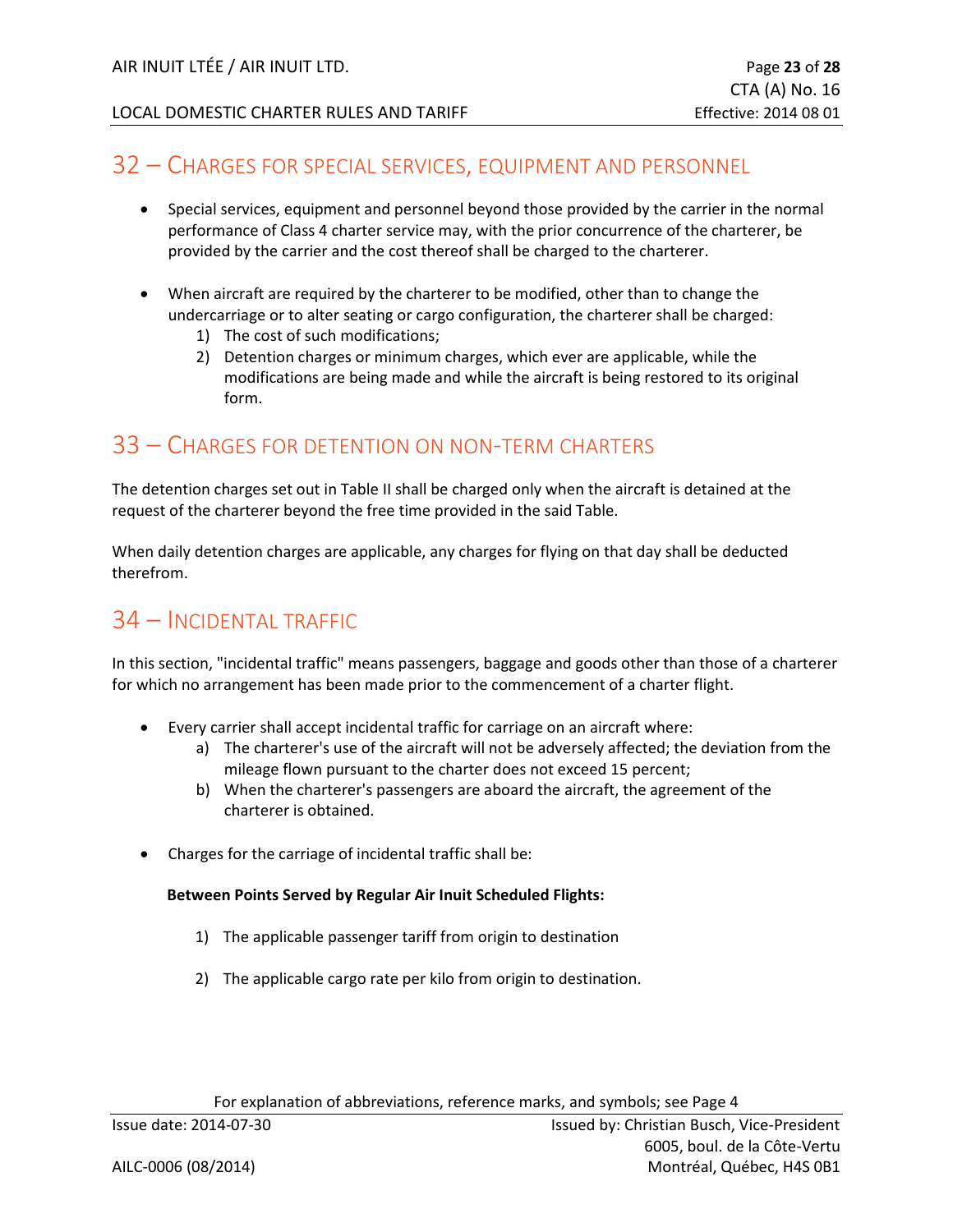#### **Between Points Not Served by Regular Air Inuit Scheduled Flights:**

- 1) The greater of:
	- a. The minimum charge per passenger or per consignment for incidental traffic published in Table II;
	- b. The charges computed by multiplying the actual number of miles the traffic is carried by the rate per passenger per mile or per kilo per mile (whichever is applicable) as published in Table II.
- 2) The charges for any services other performed incidental to transportation for which provision is made in this tariff.
- Where any incidental traffic is carried, the charterer shall be entitled to a refund in an amount equivalent to 25 percent of the revenue from such incidental traffic computed in accordance with paragraph (3) above.

## <span id="page-23-0"></span>35 – USE OF AIRCRAFT BY PERSONS OTHER THAN A TERM CHARTER

When a term charterer, during the term of the charter, permits the carrier to charter the aircraft to other persons, the minimum charges applicable to the term charter shall be reduced by 50 percent of the revenue earned from the charter to such other persons.

## <span id="page-23-1"></span>36 – DISPOSITION OF FRACTIONS WHEN COMPUTING CHARGES

- When computing charges:
	- o Fractions of less than one-half mile shall be dropped;
	- $\circ$  Fractions of one-half mile or more shall be increased to the next whole mile; and
	- $\circ$  Fractions of an hour shall be increased to the next multiple of five minutes.
- When computing a charge other than a total charter charge:
	- o Fractions of less than one-half cent shall be dropped;
	- $\circ$  Fractions of one-half cent or more shall be increased to the next whole cent.

For explanation of abbreviations, reference marks, and symbols; see Page 4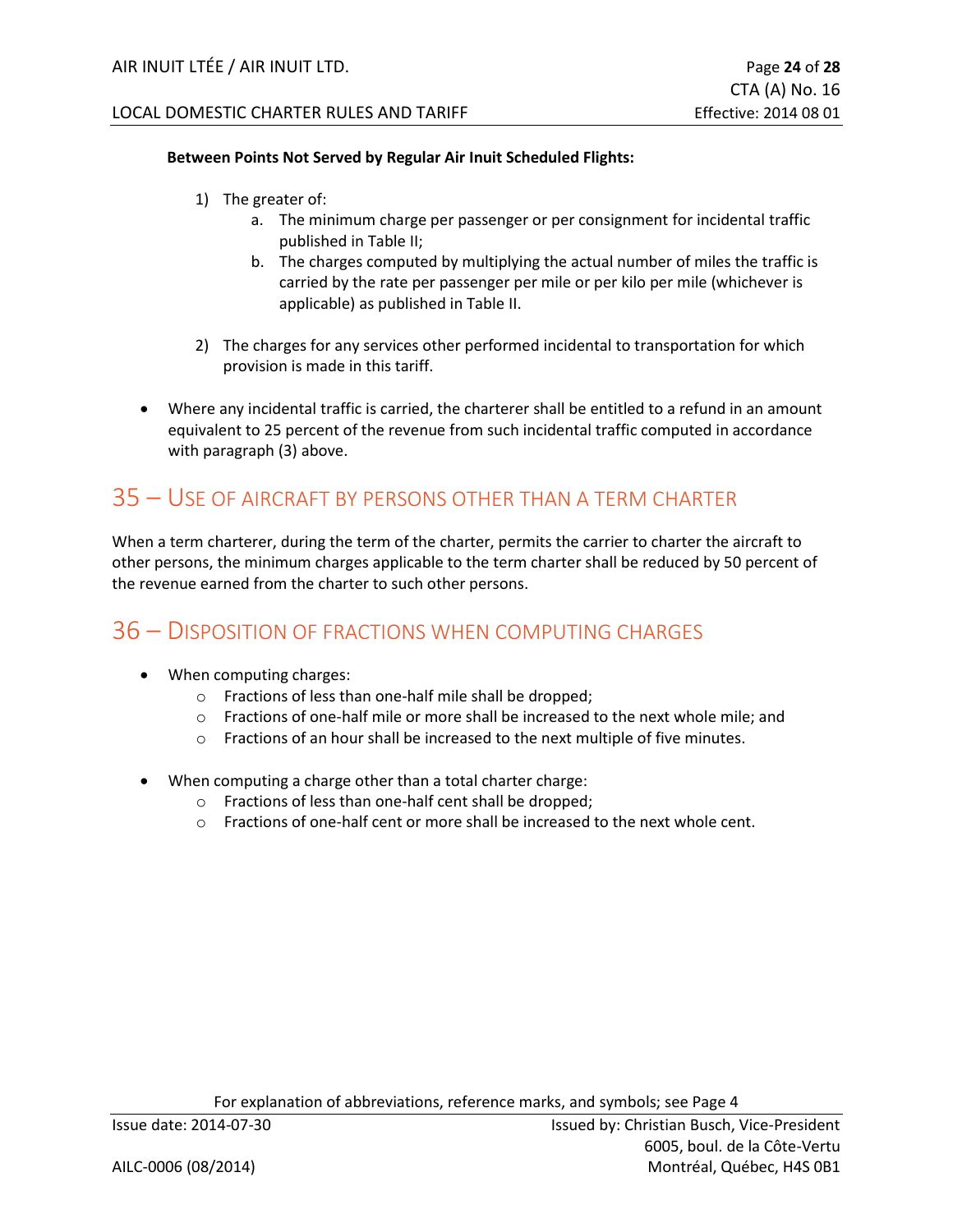## <span id="page-24-0"></span>37 – APPLICATION OF RATS AND CHARGES

On non-term charters rates per mile shall apply for all point-to-point flights where flight distances are measurable.

Rates per hour shall apply when the carrier is providing air service for a charterer engaged in operations involving flights or parts thereof where flight distances are not measurable, or when requested by charterer and such request is noted by the carrier on the invoice.

On term charters, rates per hour shall apply except that rates per mile will apply when requested by the charterer to the extent that flight distances are measurable.

## <span id="page-24-1"></span>38 – METHODS OF MEASURING DISTANCE

When a flight is required to be flown over airways routes or routes prescribed by the Department of Transport, the distances shall be measured in straight lines along such routes.

The distances of flights, shall be measured in a straight line between the places of commencement and termination of the work provided for in the charter, using the carrier approved system.

#### <span id="page-24-2"></span>39 – DETERMINATION OF FLIGHT TIME

When an entire flight is to be assessed at rates per hour, the hours and minutes for which a charge is made shall be computed from the time the aircraft commences taxiing before take-off until it finishes taxiing after landing.

When only a portion of a flight is to be assessed at rates per hour, the hours and minutes flown shall be computed from the time the aircraft deviates from a point on the measurable route until it returns to a point on the measurable route.

## <span id="page-24-3"></span>40 – DETERMINATION OF TOTAL CHARTER MILES OR HOURS

- The total charter miles or hours, whichever is applicable, shall be the aggregate of the following miles or hours computed in accordance with section 39 (Methods of Measuring Distance) or 40 (Determination of Flight Time), that is to say,
	- o The lesser of the miles or hours, if any,
		- a) Measured from the carrier's nearest base named in Table I at which the chartered aircraft is shown as available to the place at which the work provided for in the charter is to be performed;
		- b) Measured from the place at which the chartered aircraft is actually located at the time of the charter to the place from which the work provided for in the charter is to be performed;
	- o The miles or hours flown in performing the work of the charter

For explanation of abbreviations, reference marks, and symbols; see Page 4

|  | Issue date: 2014-07-30 |
|--|------------------------|
|  |                        |

Issued by: Christian Busch, Vice-President 6005, boul. de la Côte-Vertu AILC-0006 (08/2014) Montréal, Québec, H4S 0B1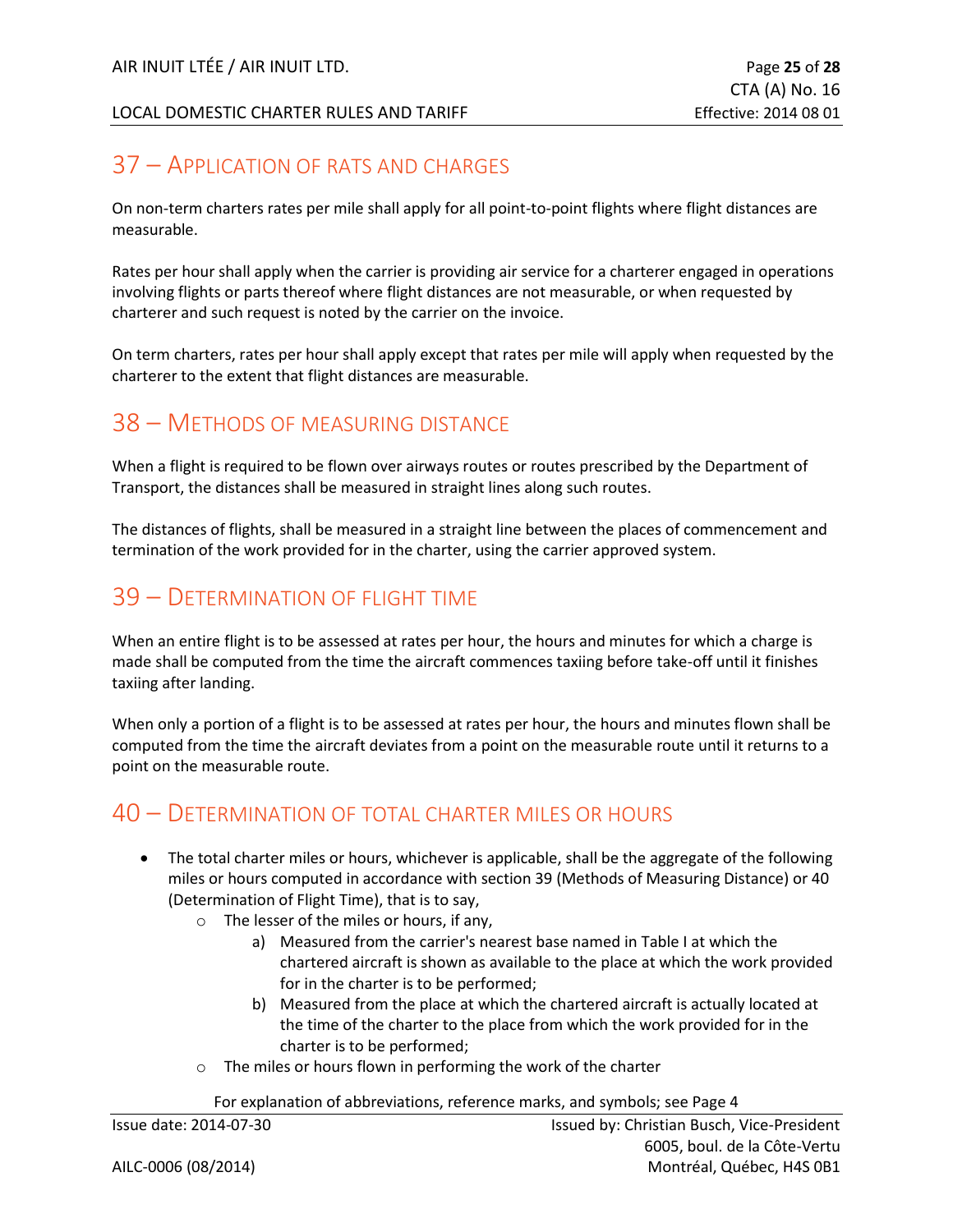- o The lesser of the miles or hours, if any,
	- a) Measured from the place at which the work provided for in the charter terminated to the carrier's base named in Table I nearest to the place at which the work provided for in the charter commenced, and
	- b) Measured from the place at which the work provided for in the charter terminated to whichever of the following places the aircraft is actually flown, that is to say
		- 1) Another base of the carrier
		- 2) The place at which another charter is to commence, or
		- 3) The place at which the carrier requires the aircraft for operational reasons.
- Where the chartered aircraft is on a term charter subject to rates per jour and the hours flown for positioning and de-positioning the aircraft calculated from and to the carrier's base under the provisions of paragraph (1) (a) but the flight of the aircraft commences and terminates at places other than the carrier's base, the hours flown between the carrier's base and the places of commencement and termination of the work provided for in the charter shall be determined as follows:
	- $\circ$  The mileage between the carrier's base and place of commencement or termination of the work provided for in the charter measured in accordance with section 39 (Methods of Measuring Distance) is divided by the block speed determined by dividing the rate per hour for non-term charters by the rate per mile for non-term charters published in Table II.

## <span id="page-25-0"></span>41 – CHARGES FOR LANDINGS ON NON-TERM CHARTERS

- The landing charge set out in Table II shall be charged when landings in addition to the free landings allowed in that Table are made pursuant to a request by the charterer.
- Landing charge shall not apply:
	- o To landings made on flights to which the minimum charge per flight applies;
	- $\circ$  To the landing made upon positioning of the aircraft after completion of the work provided for in the charter.

## <span id="page-25-1"></span>42 – CHARGES FOR TAXING AIRCRAFT

Where, at the request of the charterer, the aircraft is taxied for purposes other than take-off or landing, the taxiing charges published in Table II shall be charged.

## <span id="page-25-2"></span>43 – CREDITS FOR FUEL AND OIL SUPPLIED BY CHARTERER

Where fuel and oil are supplied to the carrier by the charterer, the charterer shall be credited with the value of such supplies based on the value of the supplied in zone rates set out in Section 31 (Additional Charges for Fuel and Oil) (3).

For explanation of abbreviations, reference marks, and symbols; see Page 4

Issue date: 2014-07-30 **ISSUE 2014-07-30** Issued by: Christian Busch, Vice-President 6005, boul. de la Côte-Vertu AILC-0006 (08/2014) Montréal, Québec, H4S 0B1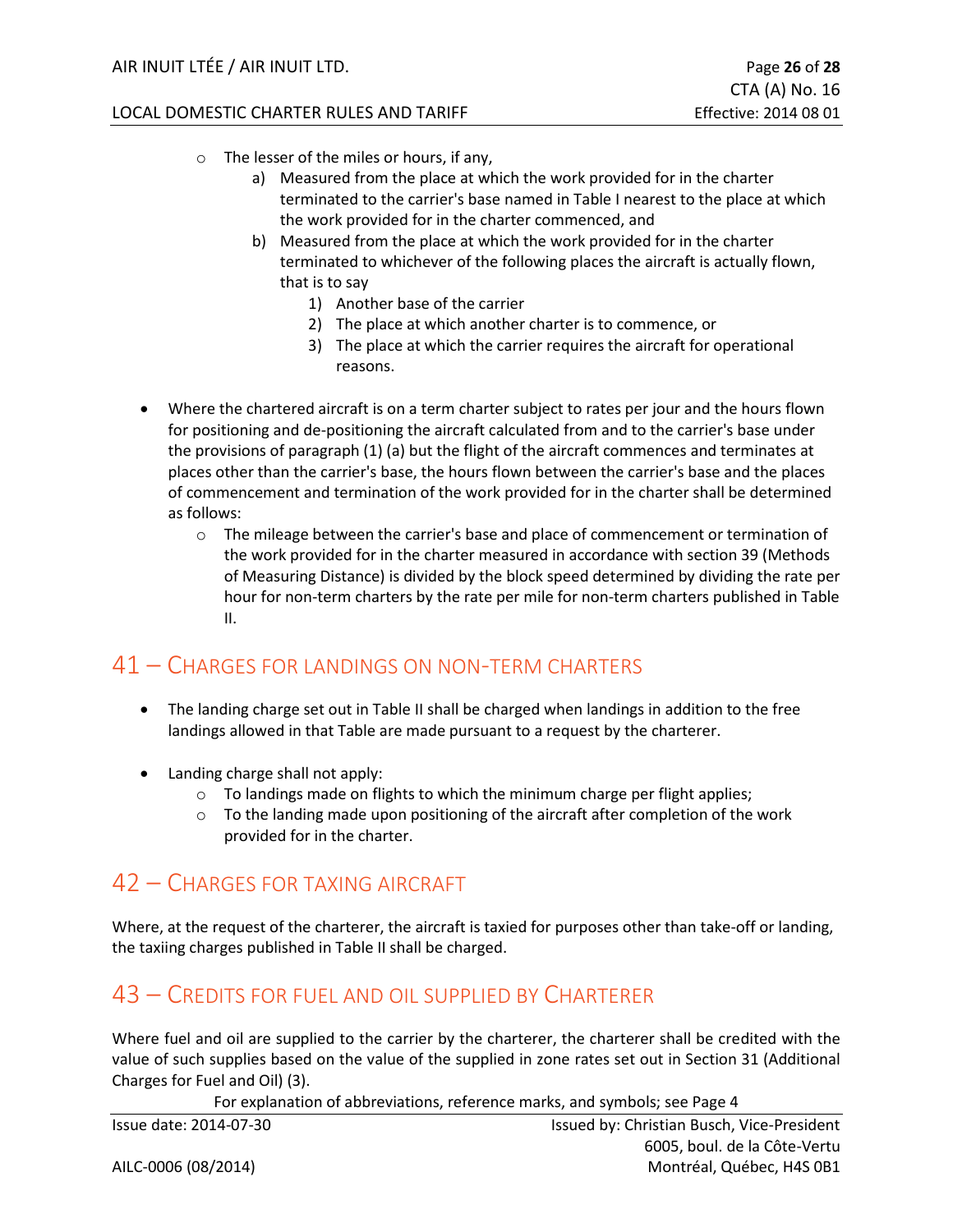## <span id="page-26-0"></span>**TOLLS**

TABLE I: CARRIER'S BASES (see Section 1 (Interpretation)) - Licensed Bases

| <b>BASE</b>   | AIRPORT/SEAPLANE | <b>AIRCRAFT AVAILABLE</b>   |                      |  |
|---------------|------------------|-----------------------------|----------------------|--|
|               |                  | NAME, TYPE, MODEL           | <b>UNDERCARRIAGE</b> |  |
|               |                  | DHC-6 Twin Otter Series 300 | Wheels               |  |
| Kuujjuaq      | Airport and      | King Air 100                | Wheels               |  |
|               | Seaplane         | DHC-3 Otter                 | Floats               |  |
|               |                  | DHC-6 Twin Otter Series 300 | Wheels               |  |
| Kuujjuaraapik |                  | DHC-6 Twin Otter Series 300 | <b>Skis</b>          |  |
|               | Airport          | King Air 100                | Wheels               |  |
|               |                  | DHC-3 Otter                 | Floats               |  |
|               |                  | DHC-6 Twin Otter Series 300 | Wheels               |  |
| La Grande     | Airport          | King Air 100                | Wheels               |  |
|               |                  | DHC-3 Otter                 | <b>Floats</b>        |  |
|               |                  | DHC-8 Dash-8 Series 300     | Wheels               |  |
|               | Airport          | DHC-6 Twin Otter Series 300 | Wheels               |  |
|               |                  | DHC-8 Dash-8 Series 100     | Wheels               |  |
|               |                  | DHC-8 dash-8 Series 300     | Wheels               |  |
| Montreal      |                  | King Air 100                | Wheels               |  |
|               |                  | $B737 - 200C$               | Wheels               |  |
|               |                  | B737-300C                   | Wheels               |  |
|               |                  | King Air 350                | Wheels               |  |
|               |                  | DHC-6 Twin Otter Series 300 | Wheels               |  |
| Puvirnituq    | Airport          | King Air 100                | Wheels               |  |
|               |                  | DHC-3 Otter                 | Floats               |  |
| Schefferville | Airport          | King Air 100                | Wheels               |  |